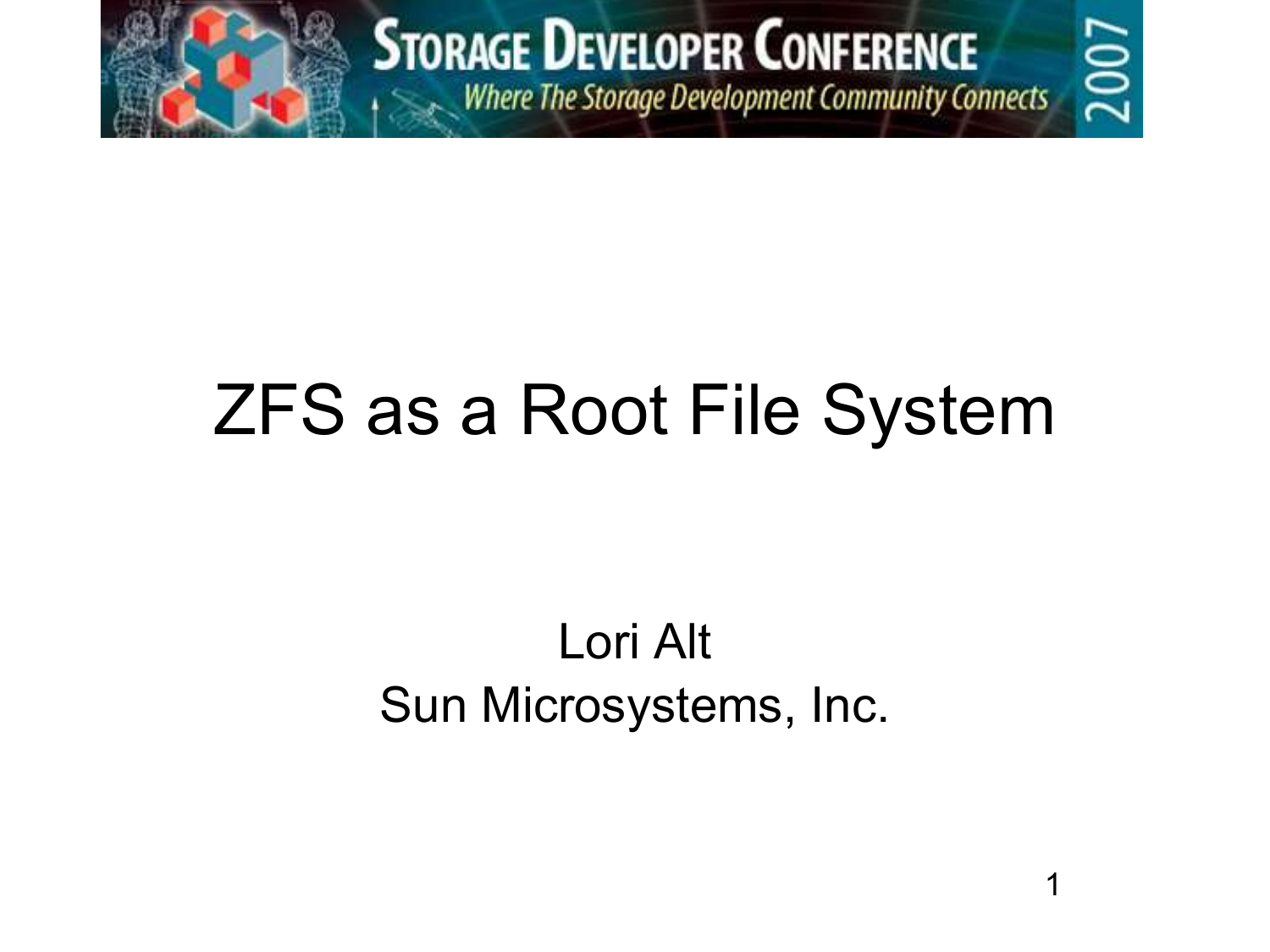

### What Does It Take to be a Root File System?

- Boot capability
- Robustness characteristics (such as mirroring)
- Installation support
- Swap and dump support
- Ongoing management capabilities (upgrade, patching, snapshots, etc.)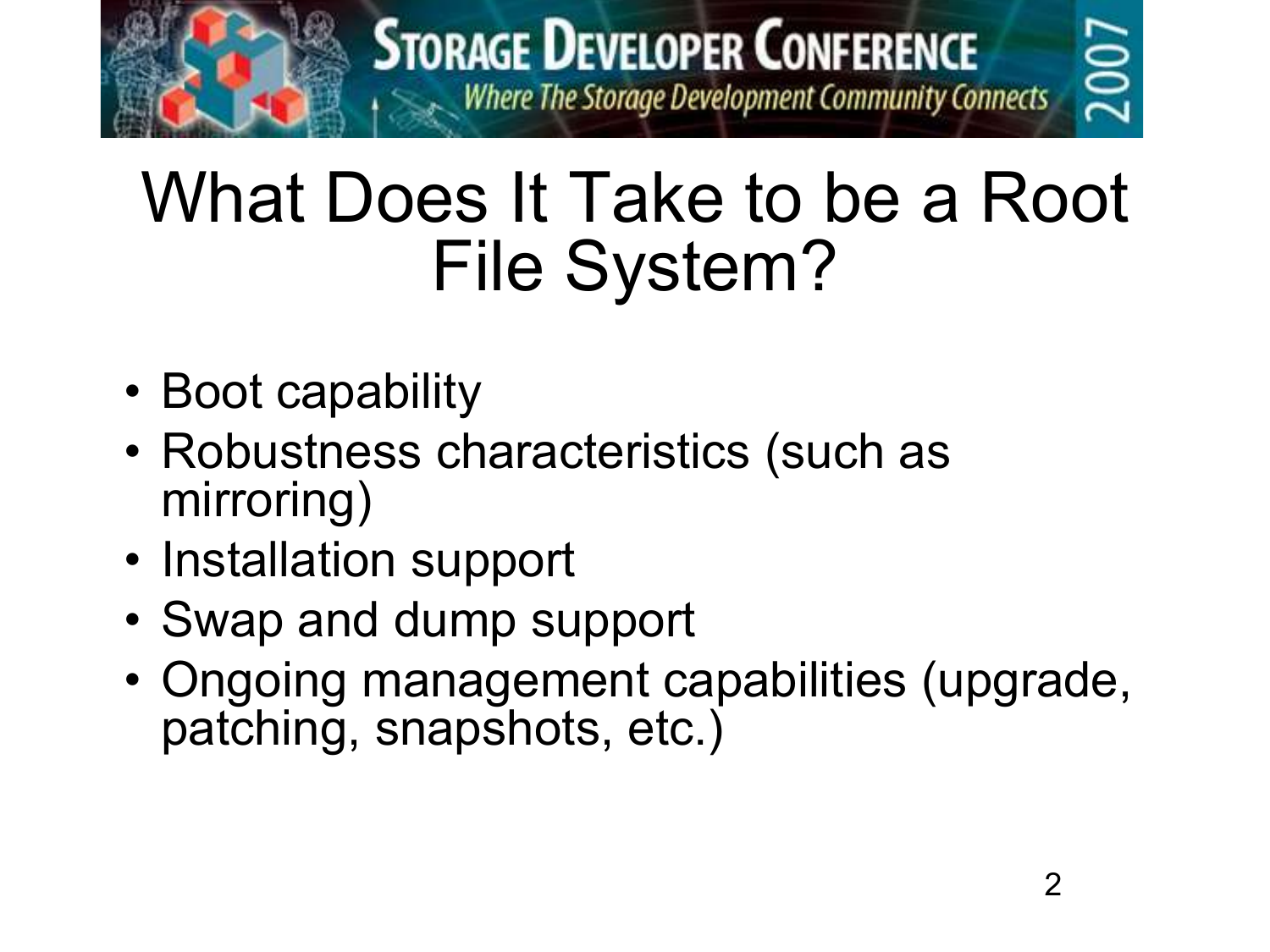

#### Why use ZFS as a Root File System?

- There is a benefit to having only one file system type to understand and manage (assuming ZFS is already in use for data).
- ZFS's features make it an excellent root file system with many management advantages.
- At least for Solaris, it's the coming thing. New installation and management features will depend on it.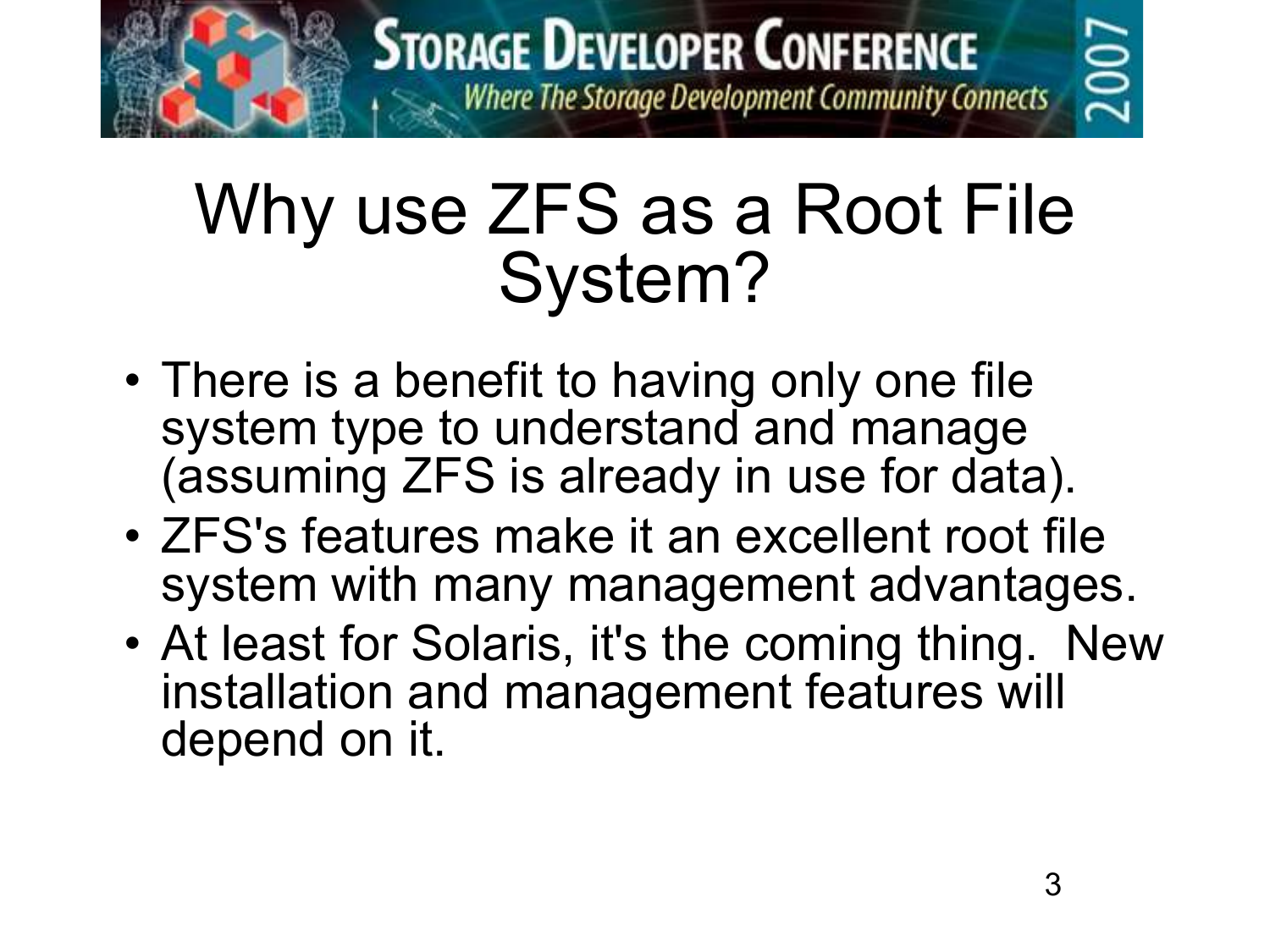

### ZFS Features that Matter (for Root File Systems)

- Pooled Storage No need to preallocate volumes. File systems only use as much space as they need
- Built-in redundancy capabilities (such as mirroring) at the pool level.
- Unparalleled data integrity features. On-disk consistency always maintained—no fsck.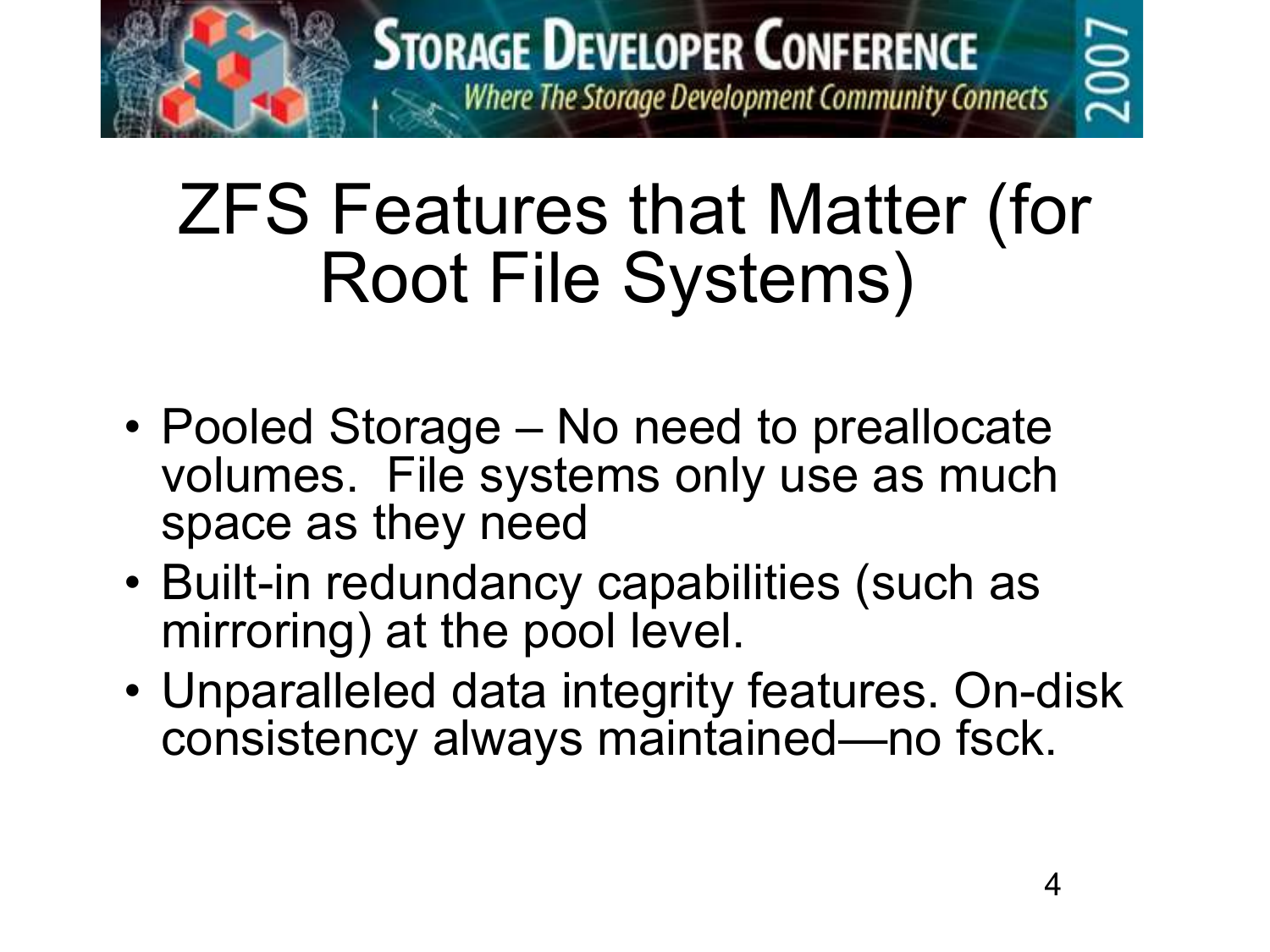

### More ZFS Features that Matter (for Root File Systems)

- Snapshots and clones (writable snapshots)– instantaneous, nearly free, persistent, and unlimited in size and number (except by the size of the pool)
- ZFS volumes (zvols) can be used for in-pool swap and dump areas (no need for a swap/dump slice). One pool does it all.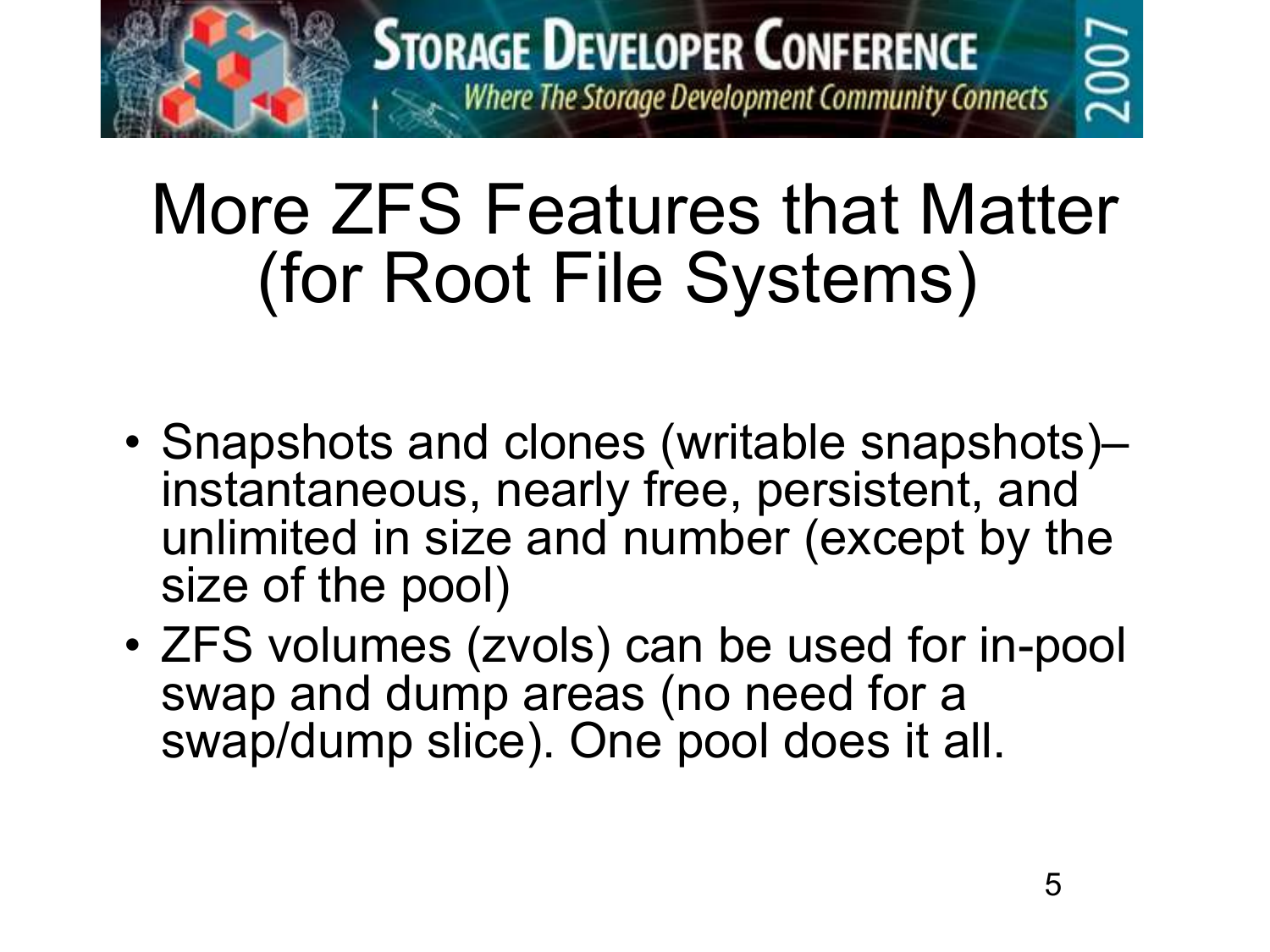

# Storage Layout for System Software with Traditional File Systems

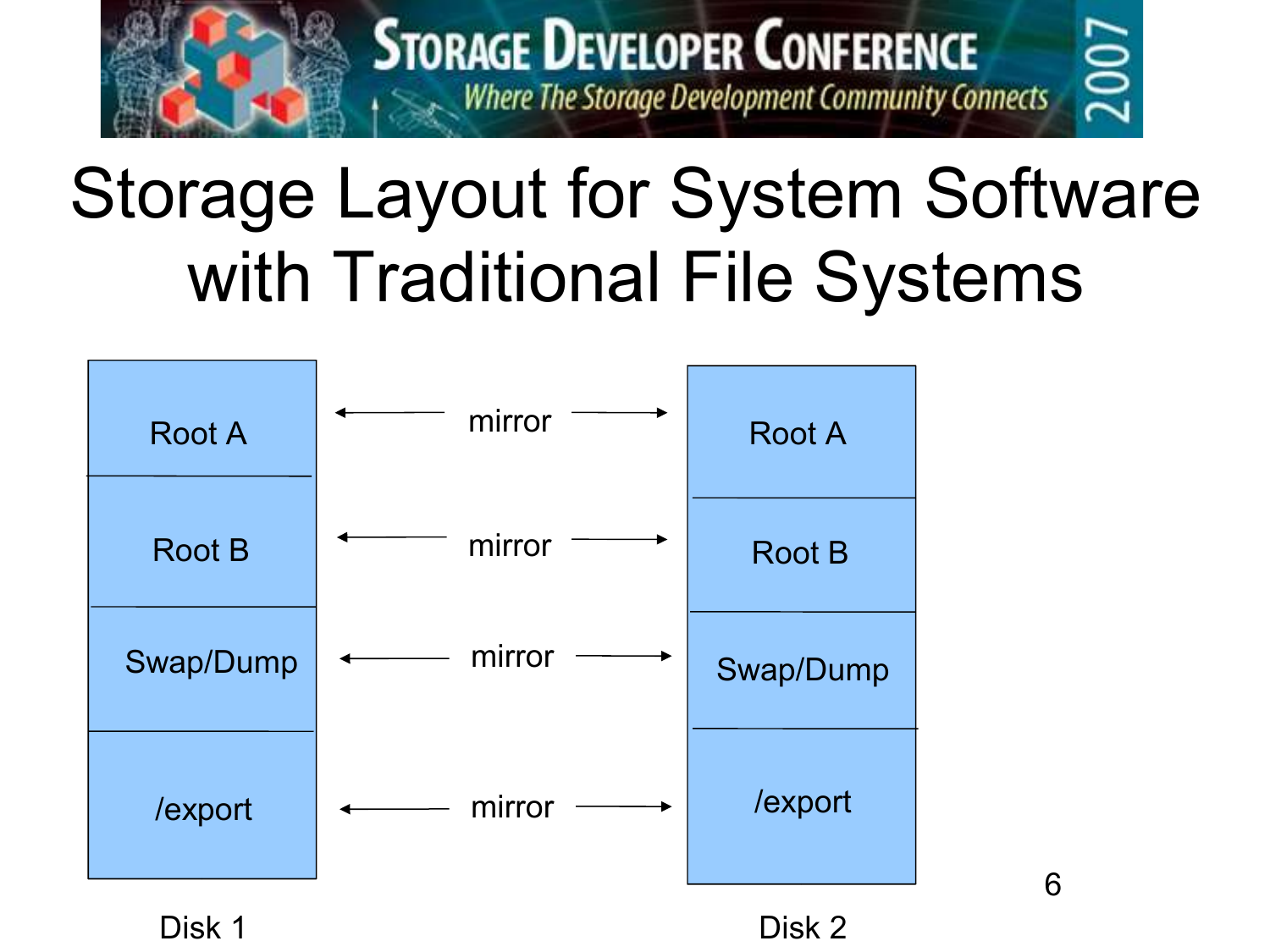

# Storage Layout for System Software with a ZFS Storage Pool



Disk 1 Disk 2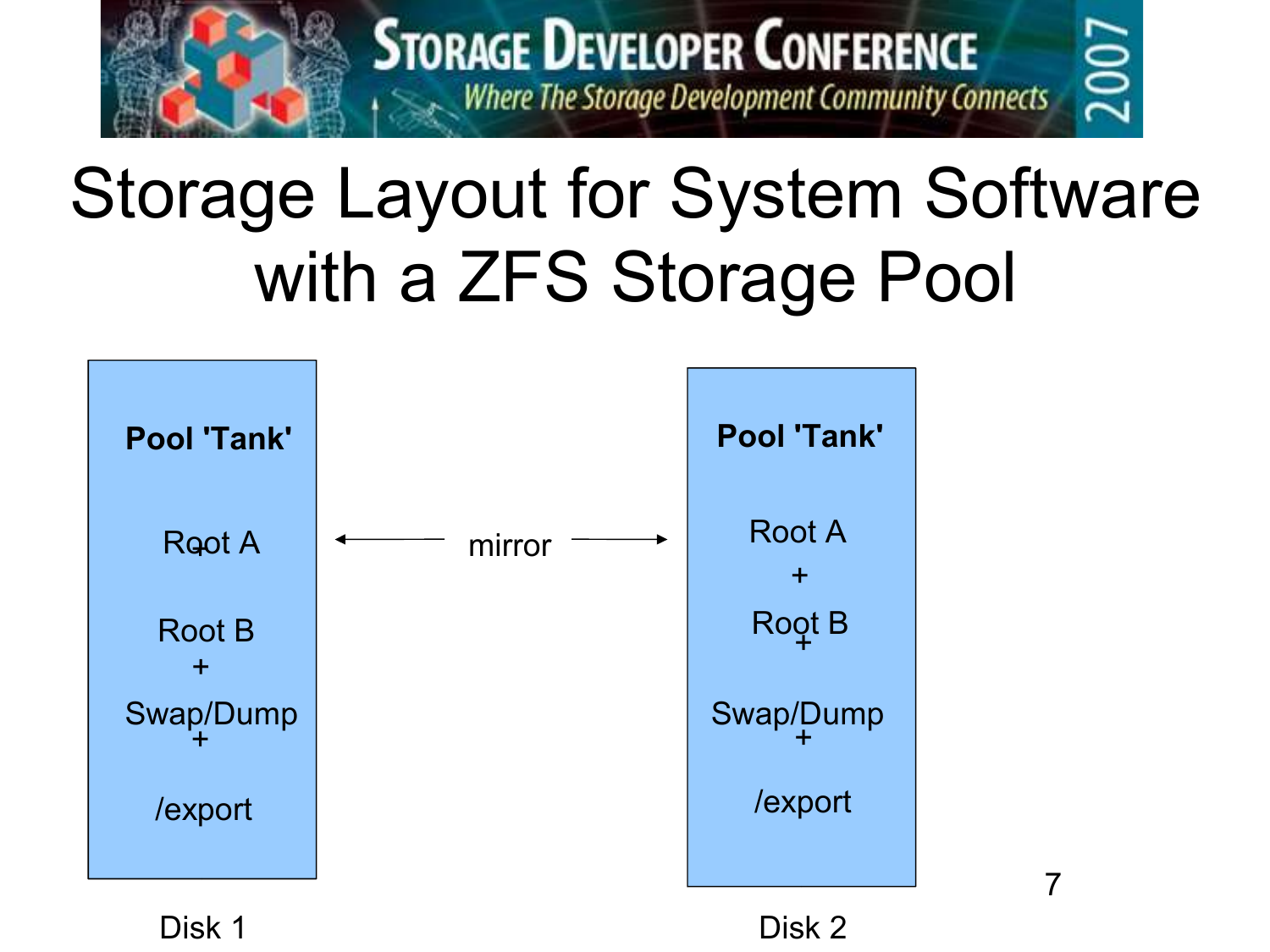

# A Short Primer on Booting Solaris

Three Phases:

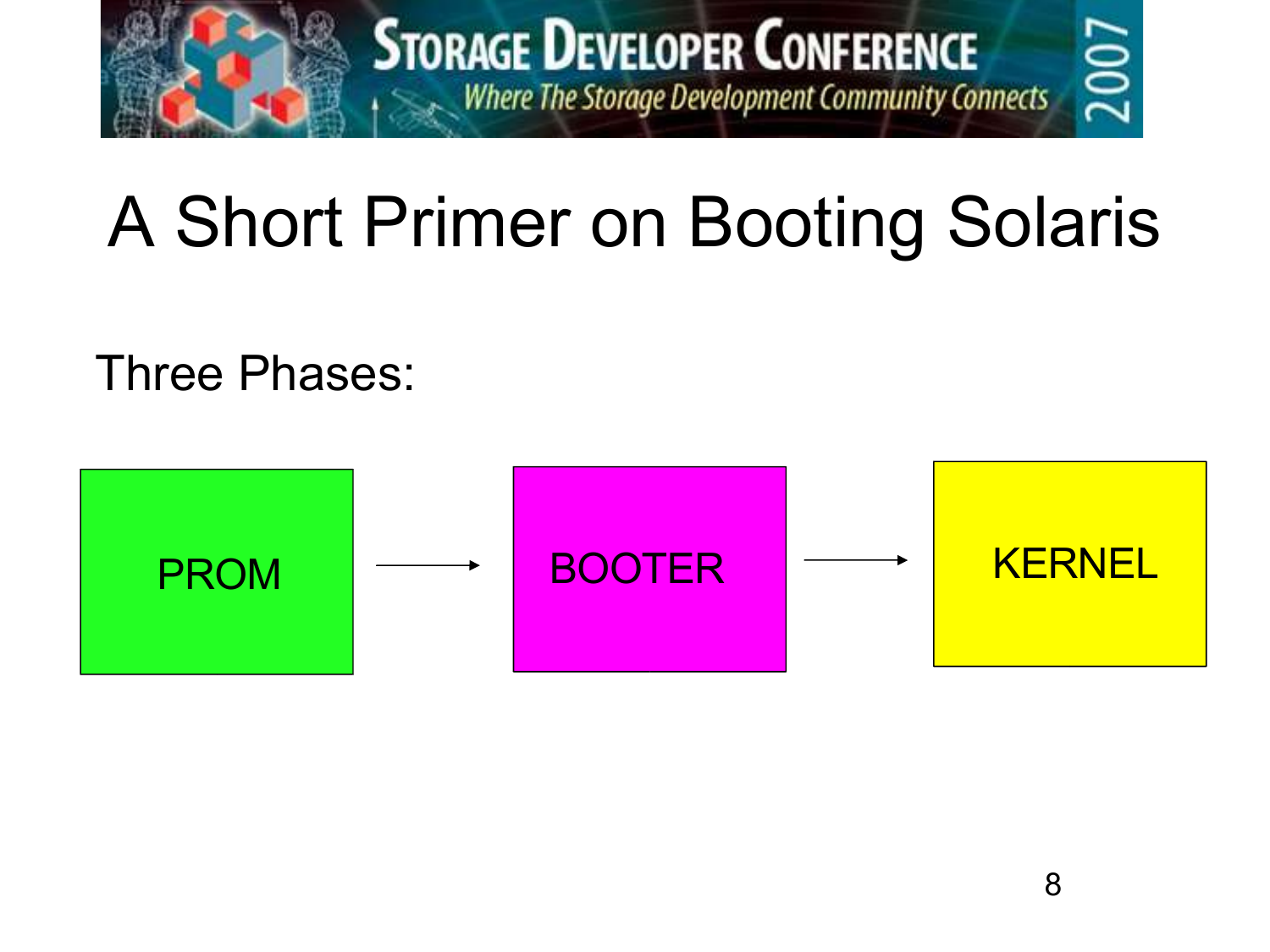

# Booting Solaris – PROM phase

- 1) The PROM (BIOS on x86, Open-Boot Prom on SPARC) identifies a boot device.
- 2) The PROM loads and executes a booter from the boot device.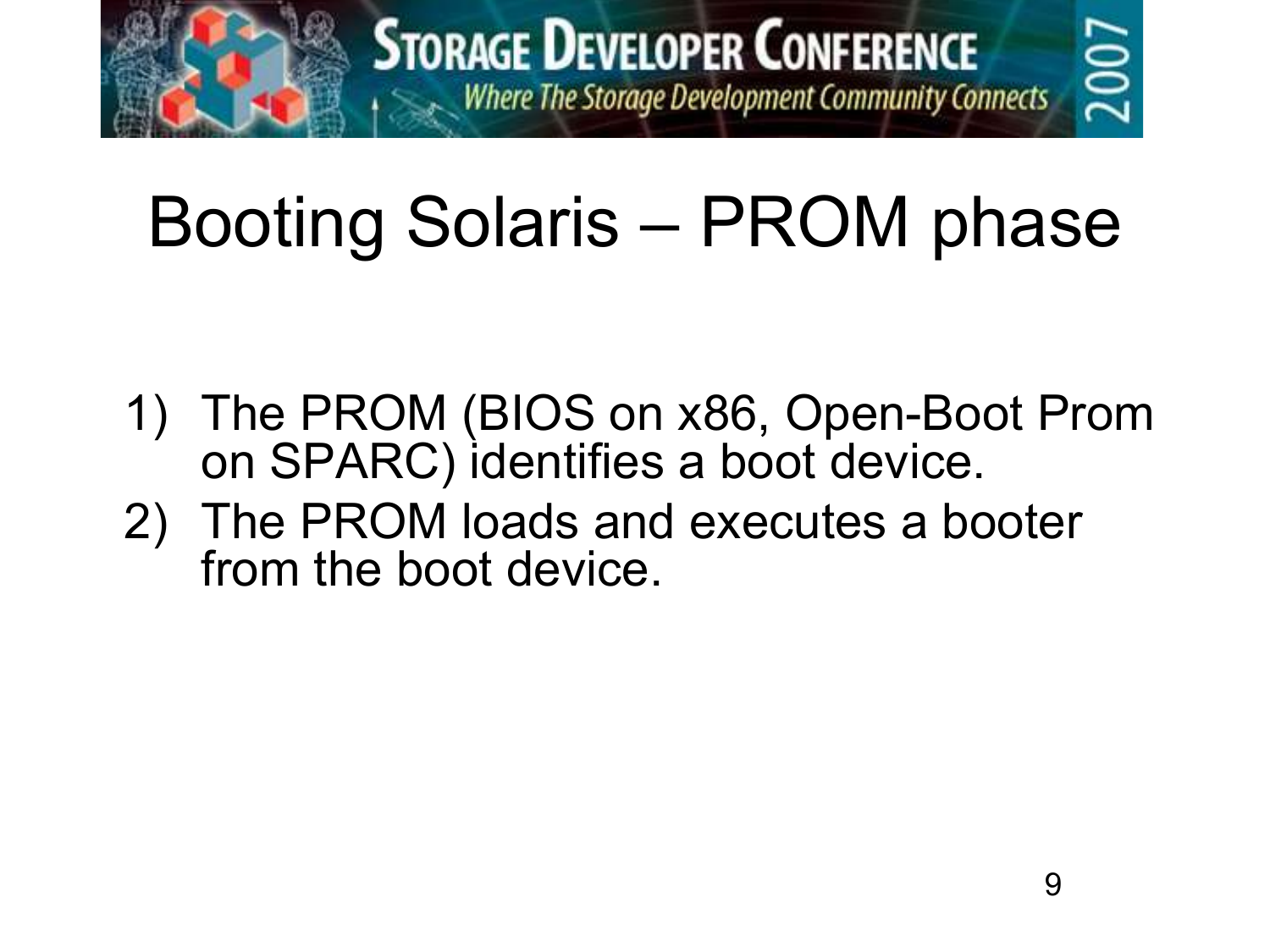

# Booting Solaris – Booter phase

- 1) The booter selects a root file system.
- 2) The booter loads one or more files from the root file system into memory and executes one of them. The executable file is either part of the Solaris kernel, or a program that knows how to load the Solaris kernel.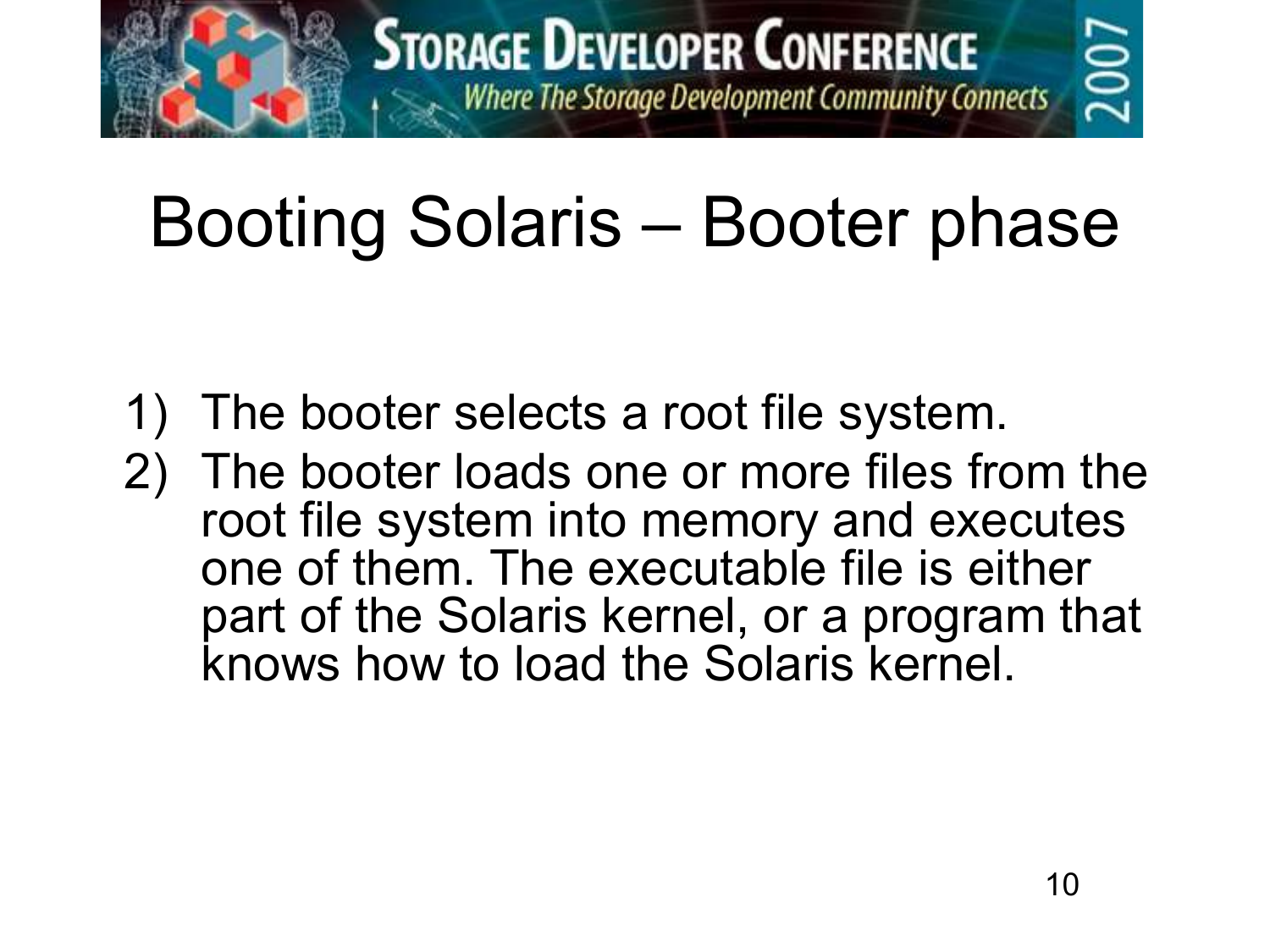

# Booting Solaris – Kernel phase

- 1) The kernel uses the I/O facilities provided by the booter to load the necessary kernel modules and files (drivers, file system, and some control files) in order to do its own I/O and mount the root file system.
- 2) The root file system is mounted and system initialization is performed.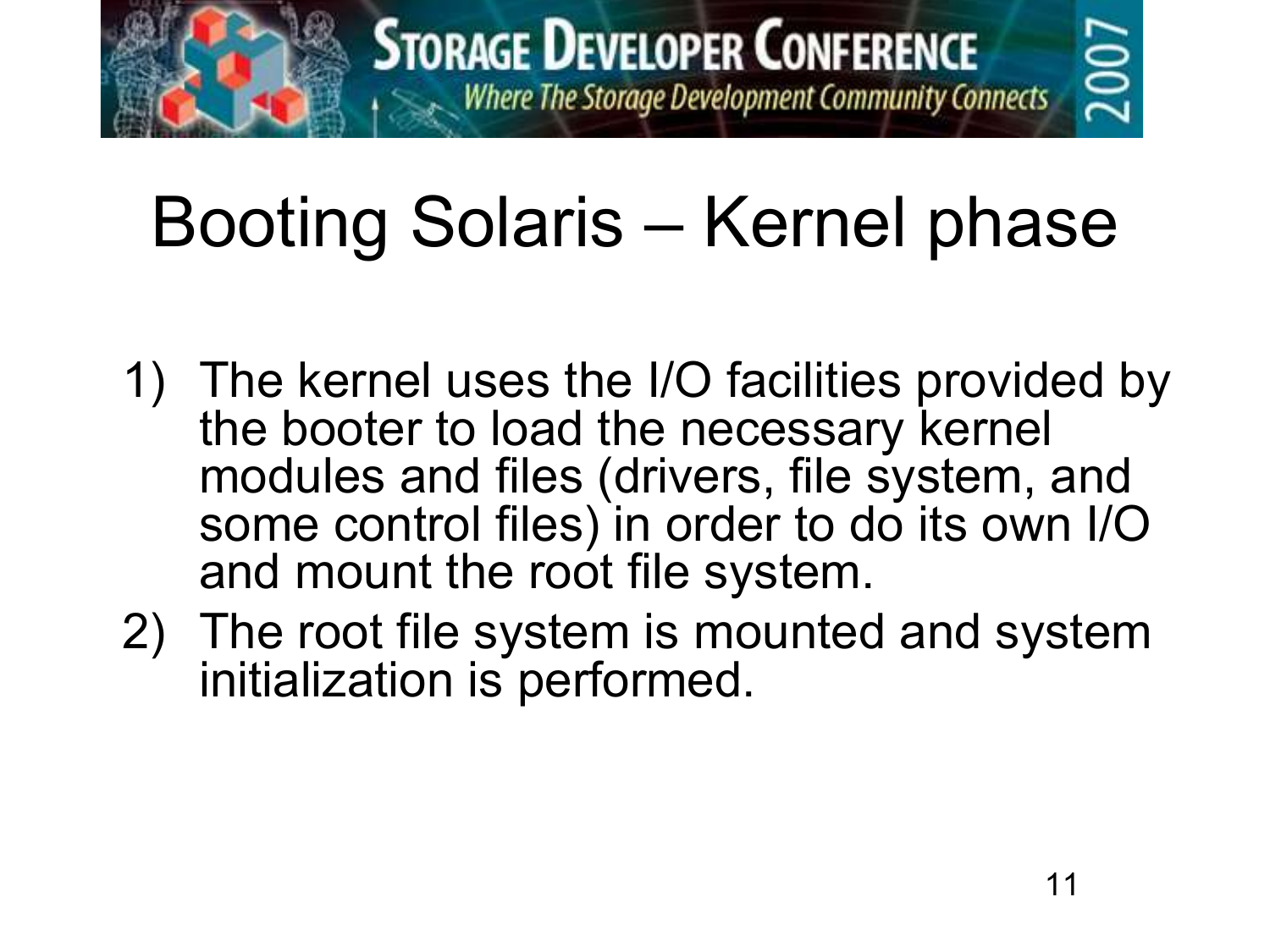

# Booting from ZFS – PROM phase

- At the PROM stage, booting ZFS is essentially the same as booting any other file system type.
- The boot device identifies a storage pool, **not** a root file system.
- At this time, the booter which gets loaded is GRUB 0.95 on x86 platforms, and is a standalone ZFS reader on SPARC platforms.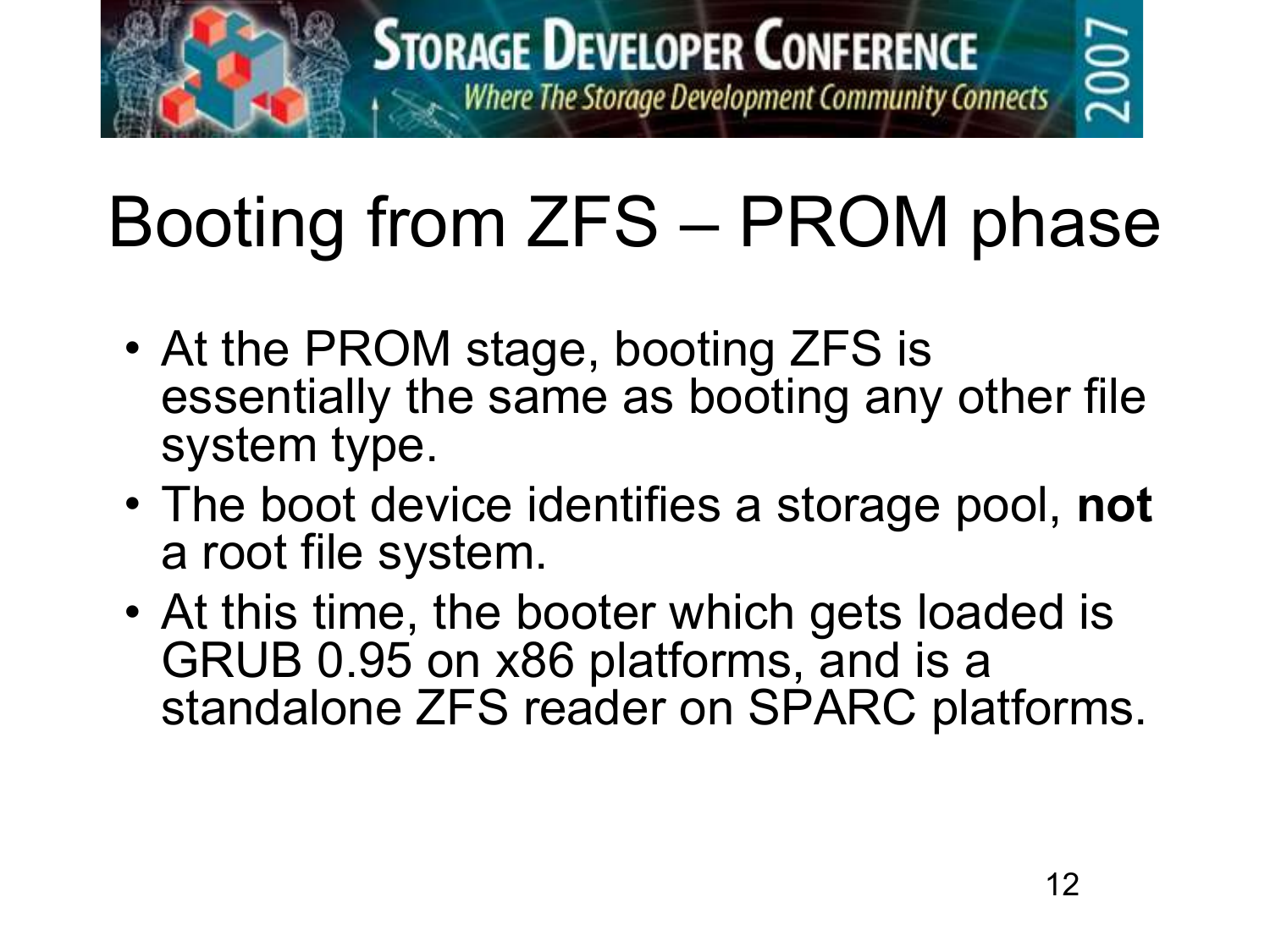

# Booting from ZFS – Booter phase

- With ZFS, there is no one-to-one correspondence between boot device and root file system. A boot device identifies a storage pool, not a file system. Storage pools can contain multiple root file systems.
- Thus, the booter phase must have a way to select among the available root file systems in the pool.
- 13 • The booter must have a way of identifying the default root file system to be booted, and also must provide a way for a user to override the default.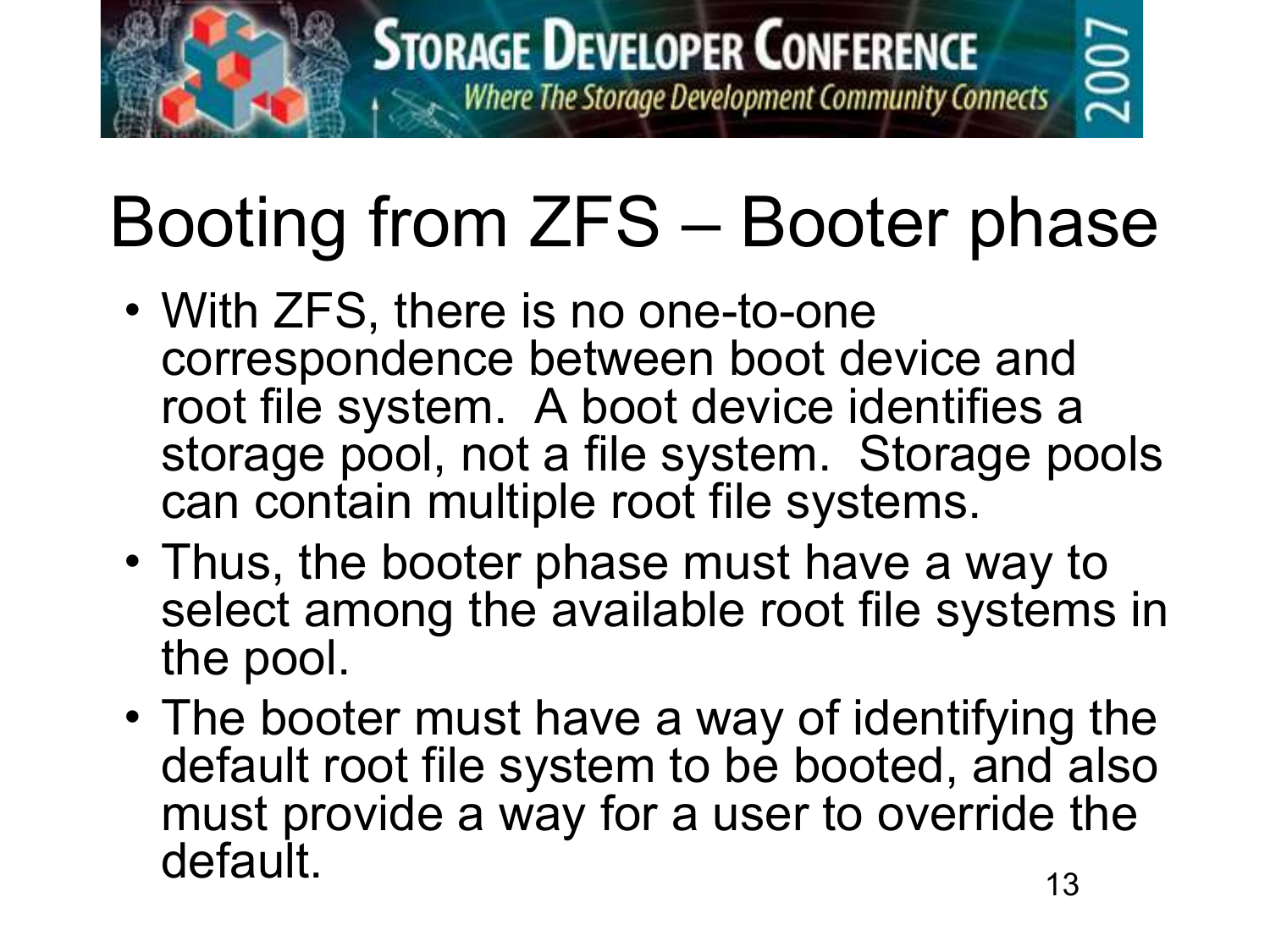

#### Booting from ZFS – Booter phase, Root File System Selection

- Root pools have a "bootfs" property that identifies the default root file system.
- We need a control file that lists all of the available root file systems, but in which file system do we store it? (we don't want to keep it in any particular root file system).
- Answer: keep it in the "pool dataset", which is the dataset at the root of the dataset hierarchy. There's only one of them per pool and it's guaranteed to be there.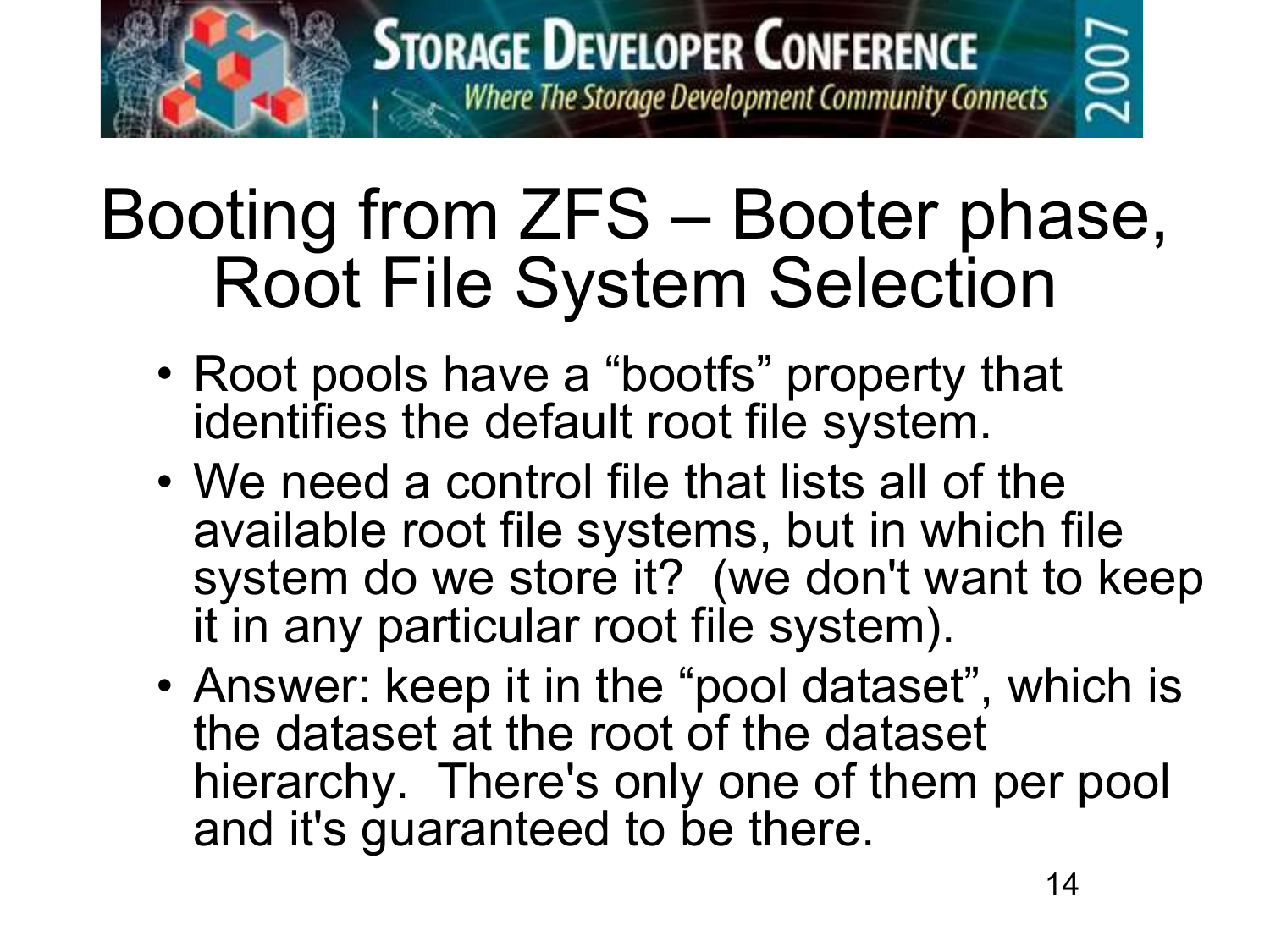

#### Booting from ZFS – Booter phase, Root File System Selection - x86

- On x86 platforms, the GRUB menu provides a way to list alternate root file systems.
- One of the GRUB menu entries is designated as the default.
- This default entry (or any other, for that matter) can be set up to mount the pool's default root file system (indicated by the pool's "bootfs" property).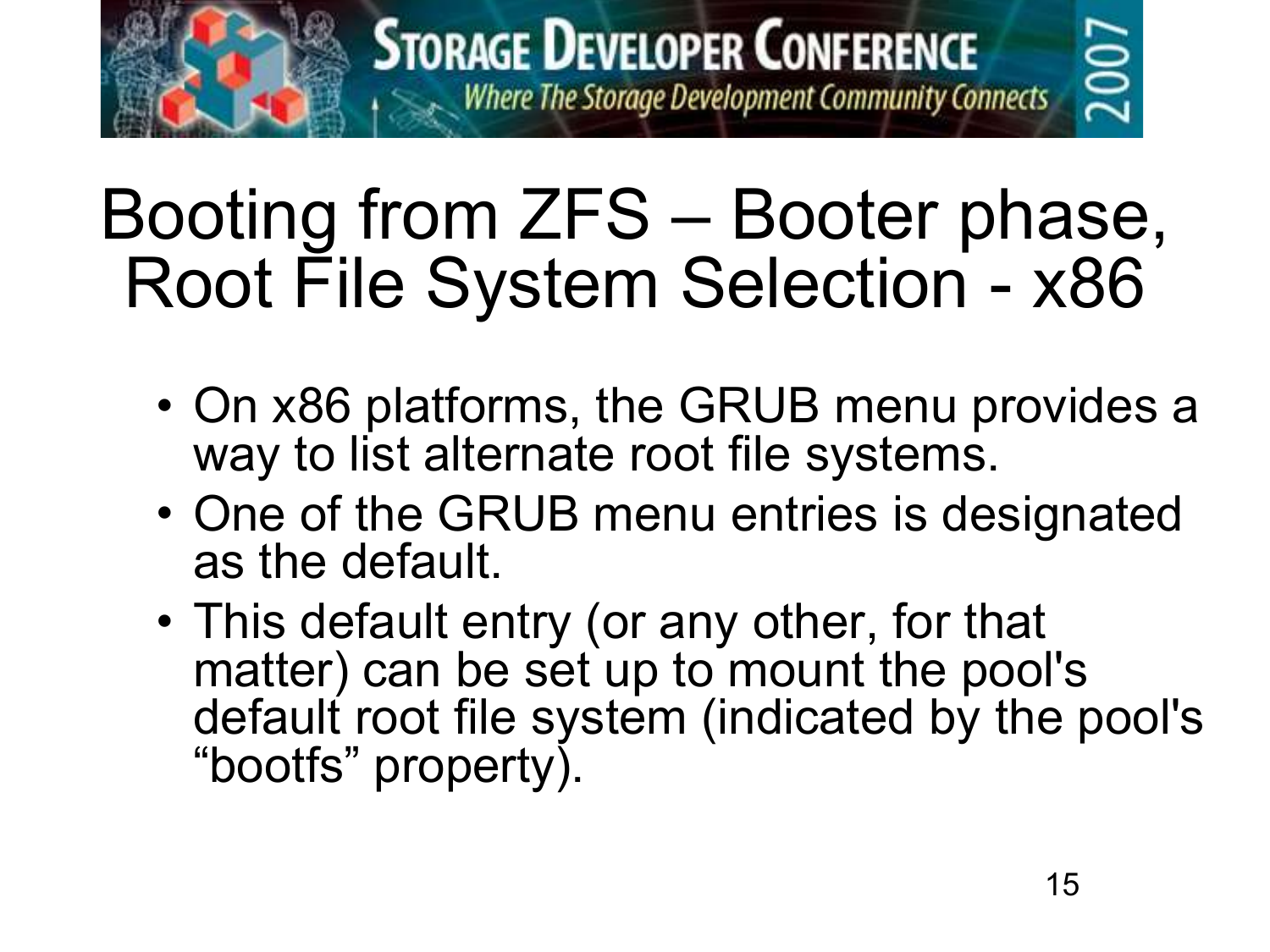

#### Booting from ZFS – Booter phase, Root File System Selection - SPARC

- On SPARC platforms, a control file will list the available root file systems.
- A simple "boot" or "boot disk" command at the OBP prompt will boot whatever root file system is identified by the "bootfs" pool property.
- There will also be a standalone program available which presents a list of the available root file systems and allows the user to select one of the roots for booting.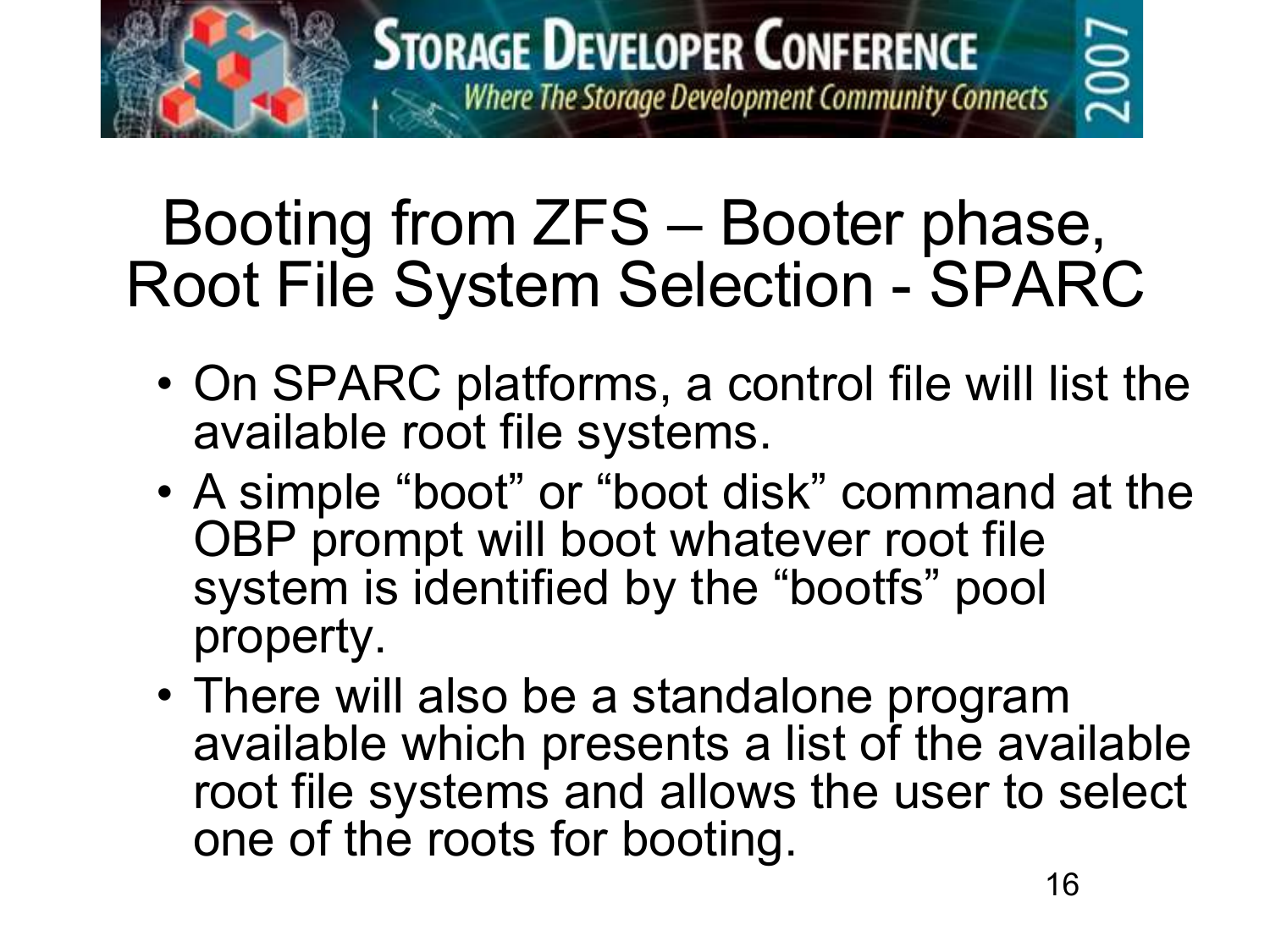

### Booting from ZFS – Booter phase, Loading the Kernel

- Once the root file system is identified, the paths to the files needed for booting are resolved **in that root file system's name space.**
- The booter loads the kernel's initial executable file (and other files, as necessary) and executes the kernel.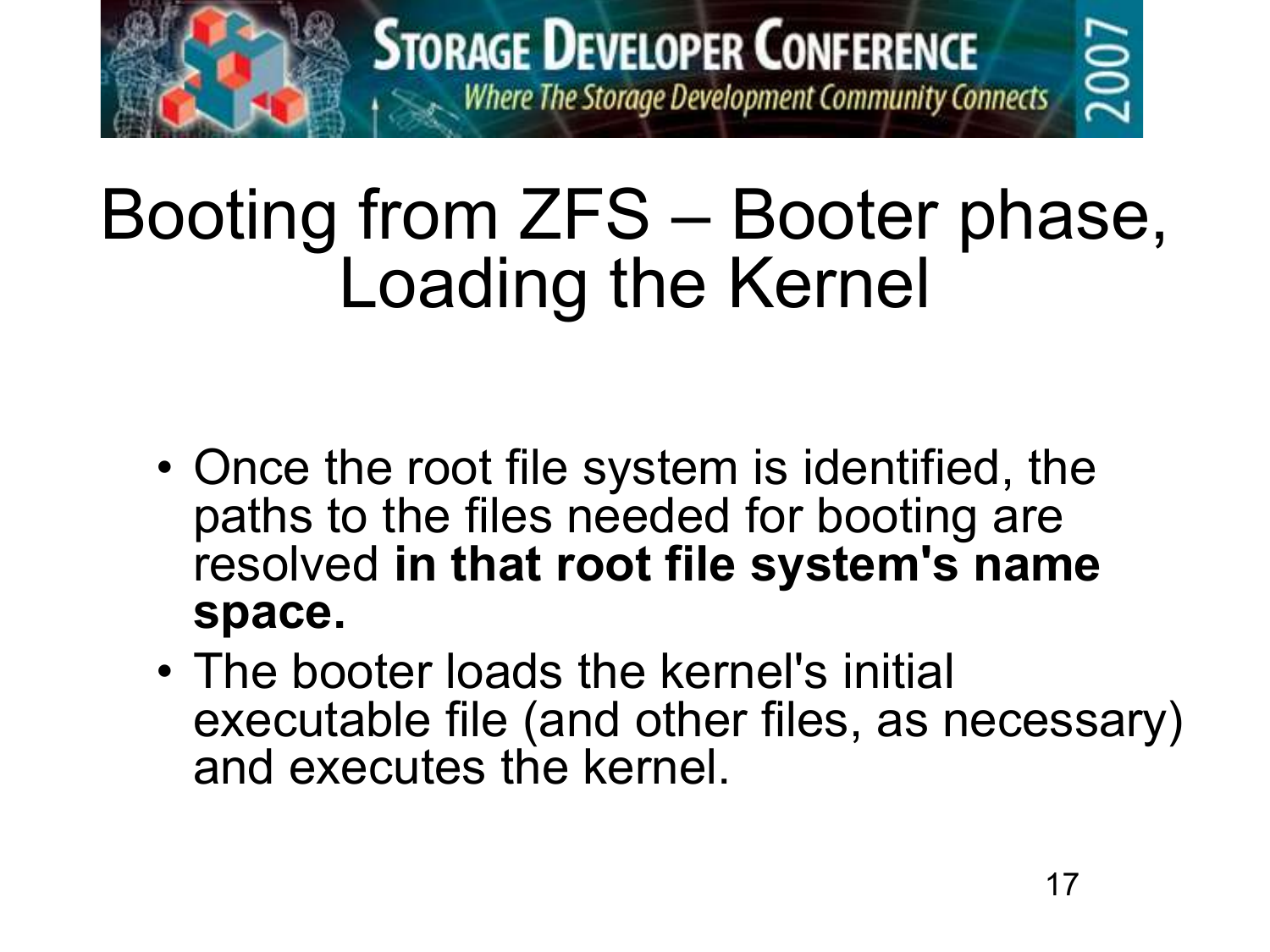

# Booting from ZFS – Kernel phase

- The booter has passed (1) the device identifier of the boot device, and (2) the name and type of the root file system as arguments to the kernel.
- Because the root file system is ZFS, the ZFS file system module is loaded and its "mountroot" function is called.
- The ZFS mountroot function reads the pool metadata from the boot device, initializes the pool, and mounts the designated dataset as root.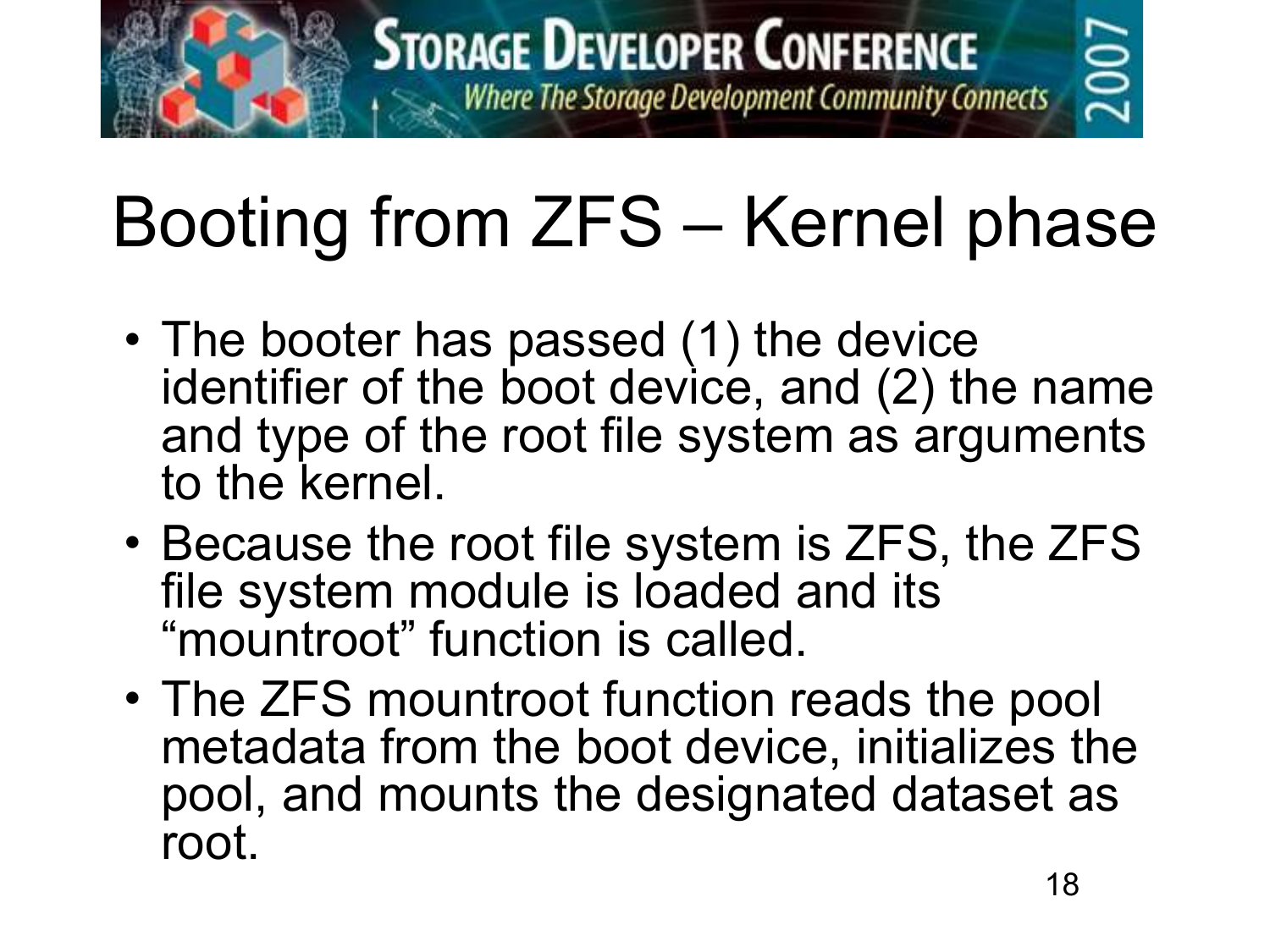

# **2007**

# Boot Environments

- A **boot environment** is a root file system, plus all of its subordinate file systems (i.e., the file systems that are mounted under it)
- There is a one-to-one correspondence between boot environments and root file systems.
- A **boot environment** (sometimes abbreviated as a **BE**) is a fundamental object in Solaris system software management.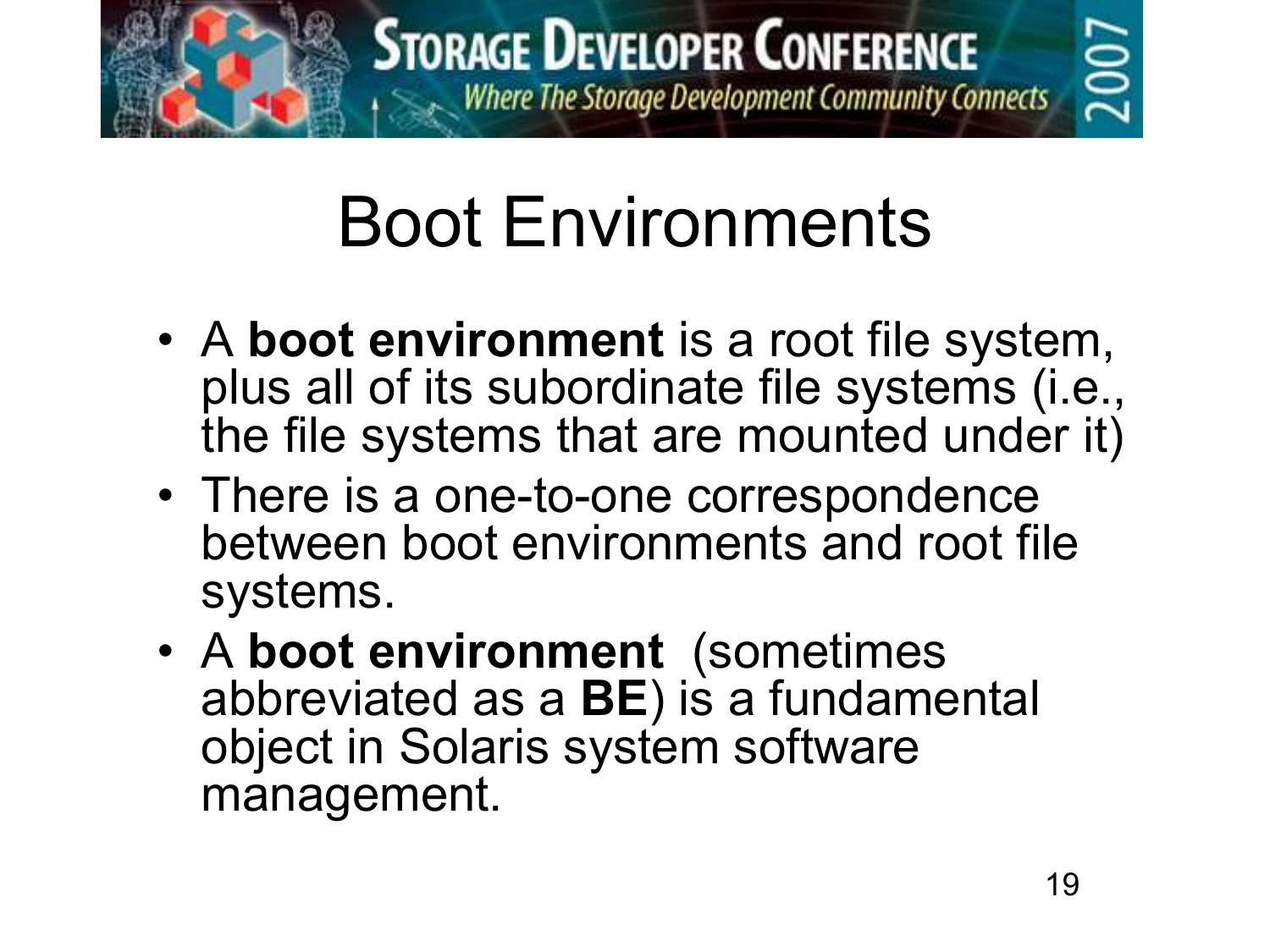

# Using Boot Environments

- There can be multiple boot environments on a system, varying by version, patch level, or configuration.
- Boot environments can be related (for example, one BE might be a modified copy of another BE).
- Multiple BEs allow for safe application and testing of configuration changes.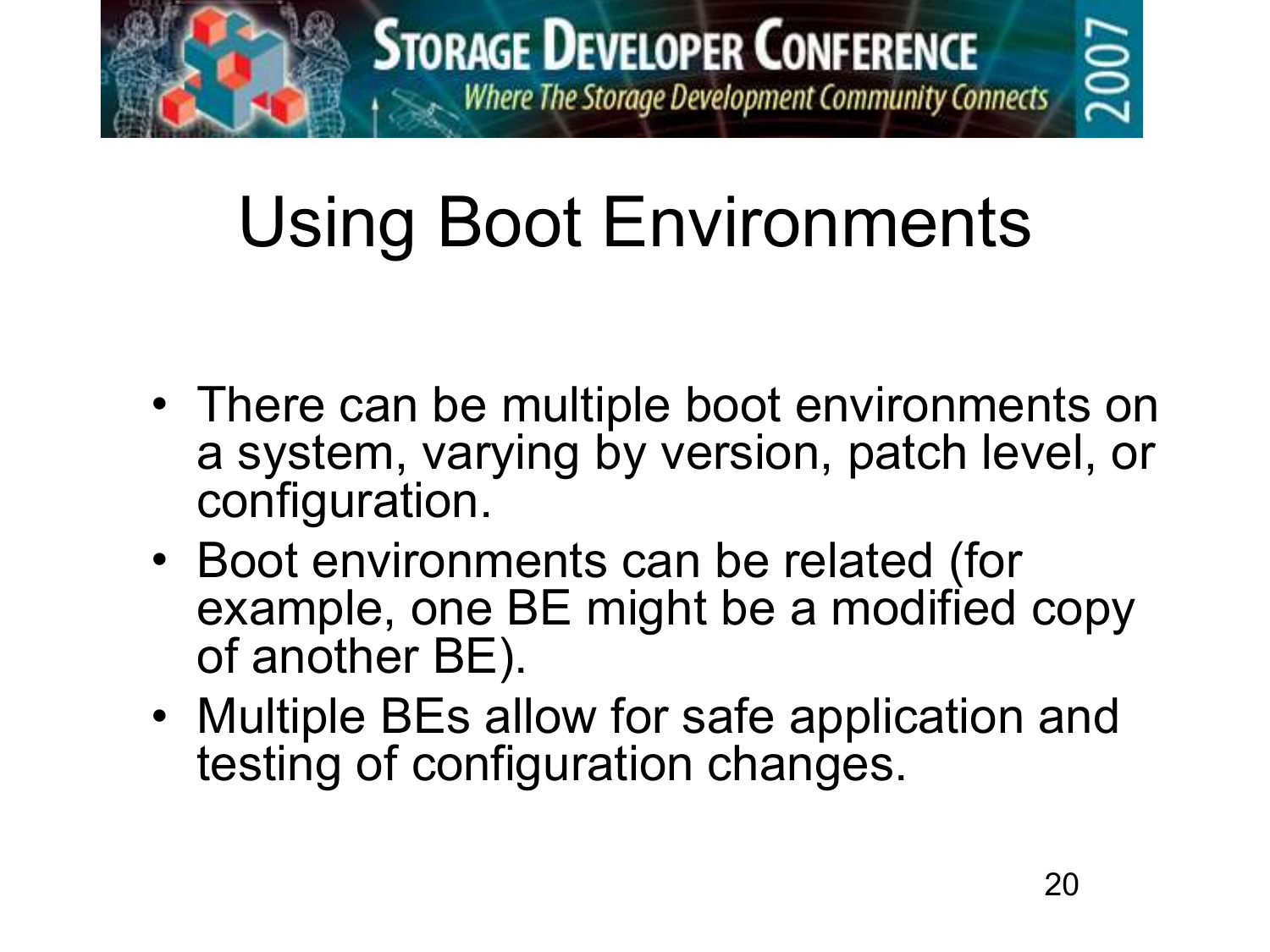

### The "Clone and Modify" Model of System Updates

In-place updates of boot environments can be risky and time-consuming. A safer model is to do the following:

•Make a new boot environment which is a clone of the current active boot environment.

•Update the clone (upgrade, patch, or reconfigure)

•Boot the updated clone BE.

•If the clone is acceptable, make it the new active BE. If not, leave the old one active.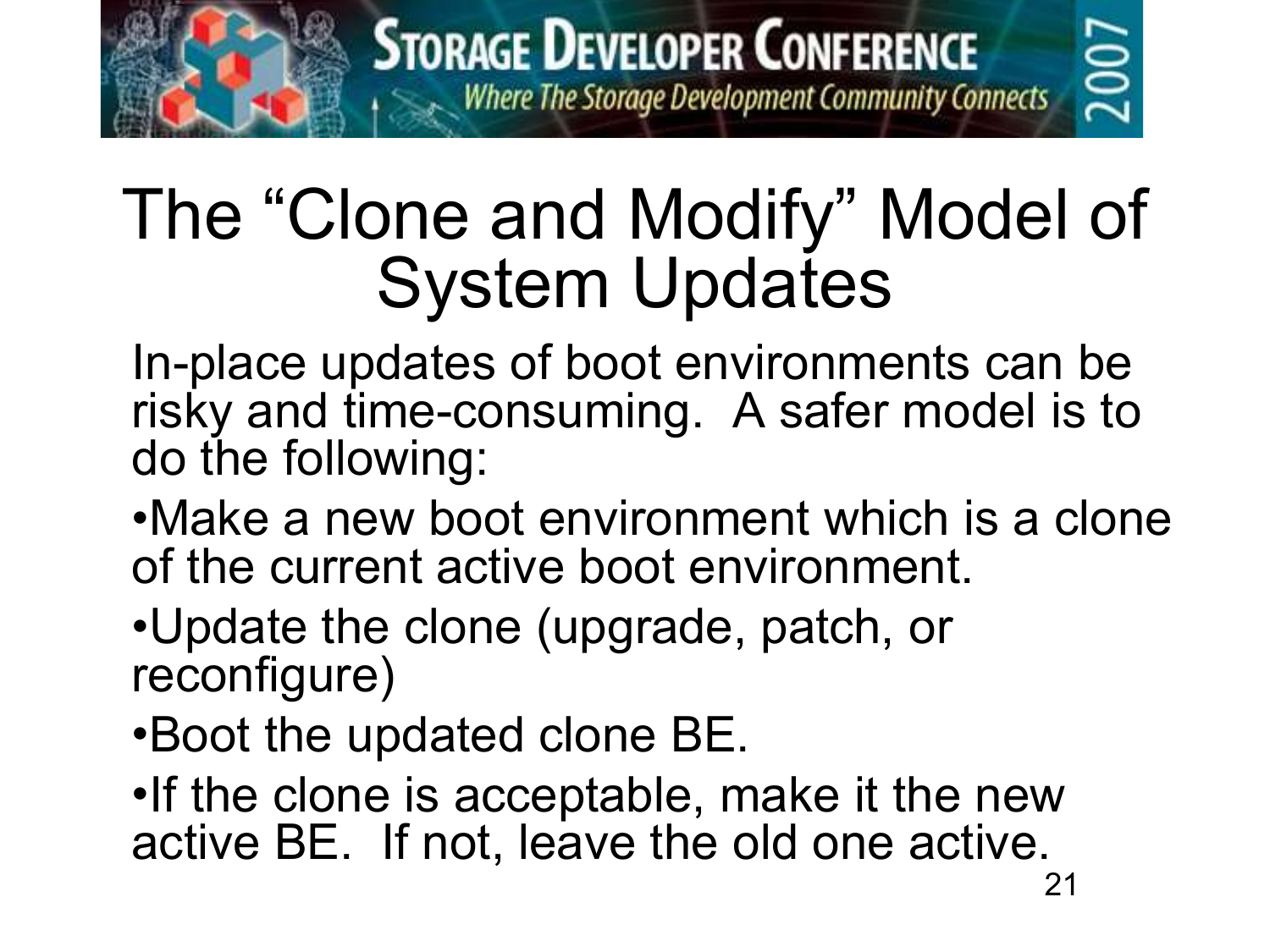

# "Clone and Modify" Tools

- Solaris supports a set of tools calls "LiveUpgrade" , which do cloning of boot environments for the purpose of safe upgrades and patching
- New install technology under development will support this also.
- ZFS is ideally suited to making "clone and modify" fast, easy, and space-efficient. Both "clone and modify" tools will work **much** better if your root file system is ZFS. (The new install tool will require it for some features.)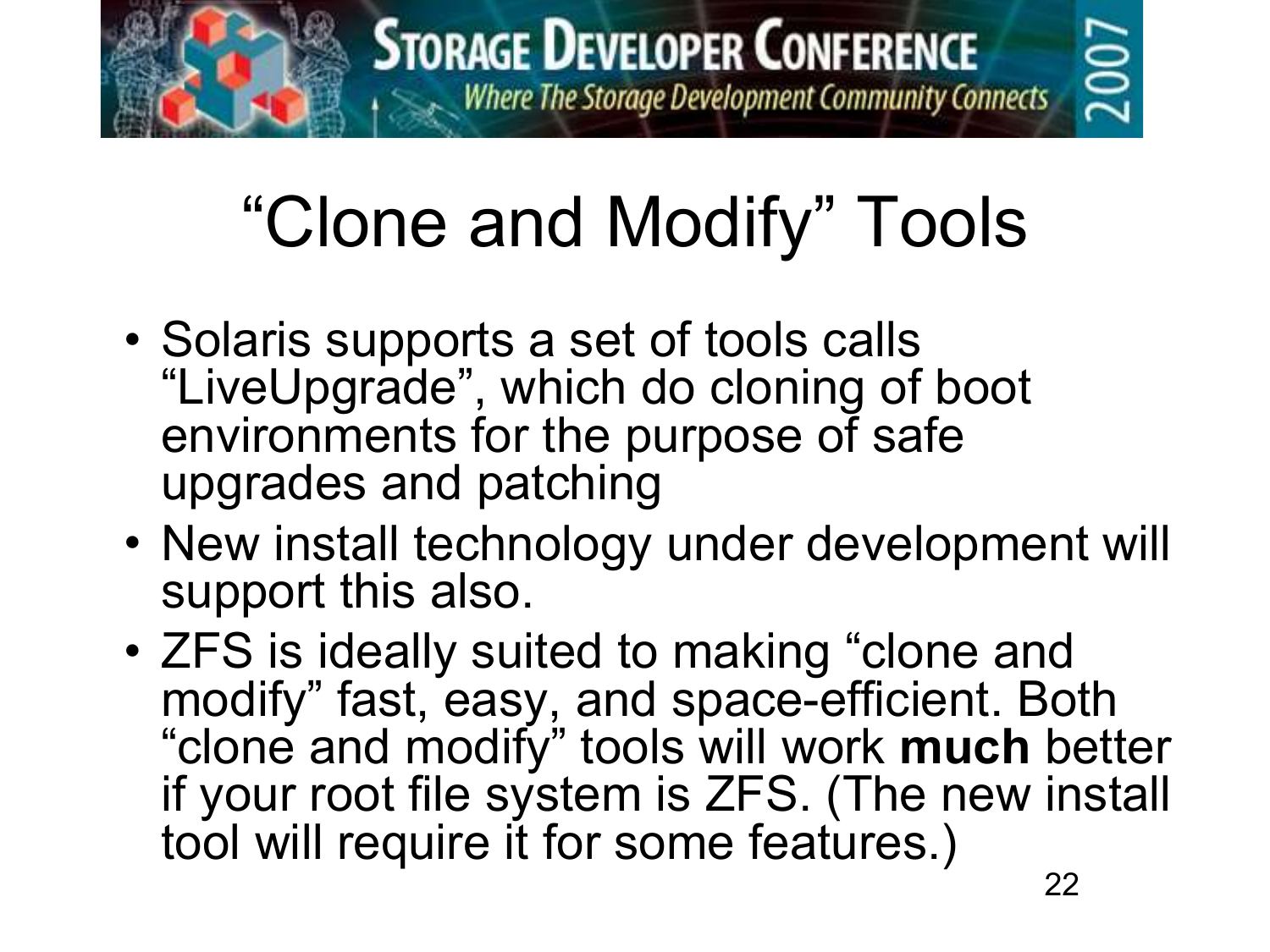

# Clone and Modify with Traditional File Systems

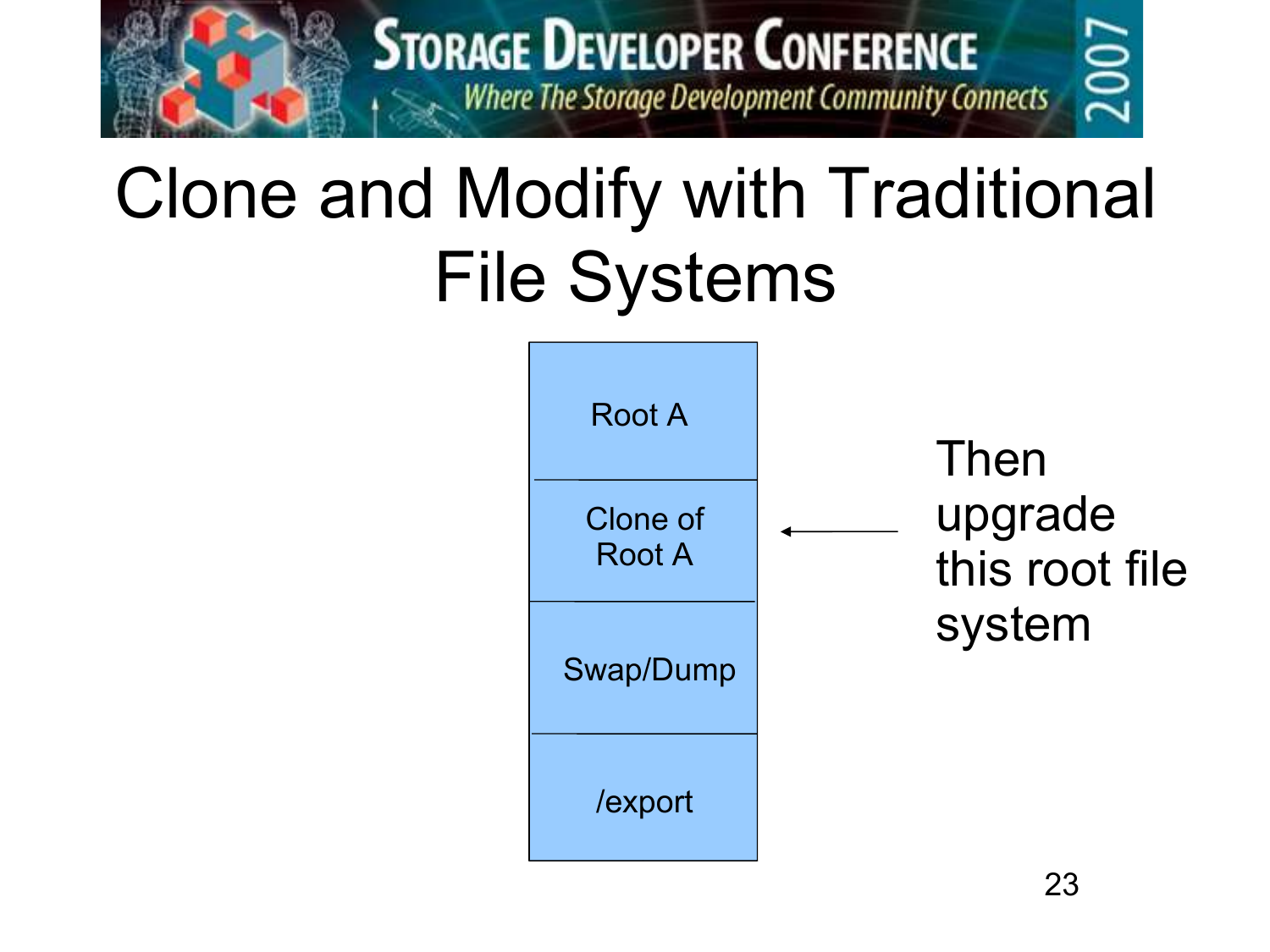

# Clone and Modify with a ZFS Storage Pool

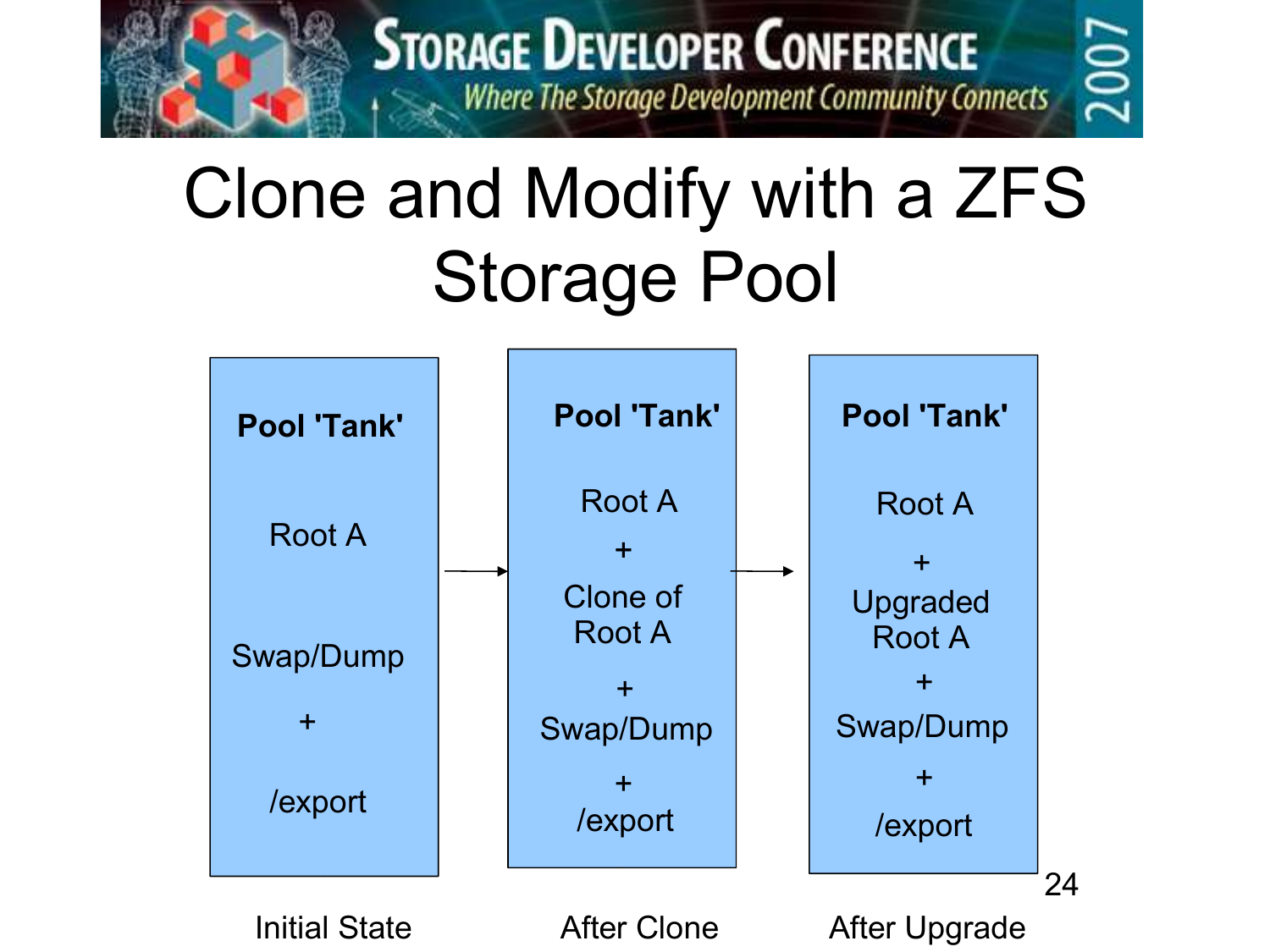

#### Boot Environment Management with ZFS

- Boot environments can be composed of multiple datasets, with exactly one root file system.
- Regardless of how many datasets compose the boot environment, the "clone and modify" tools will treat the boot environment as a single manageable object.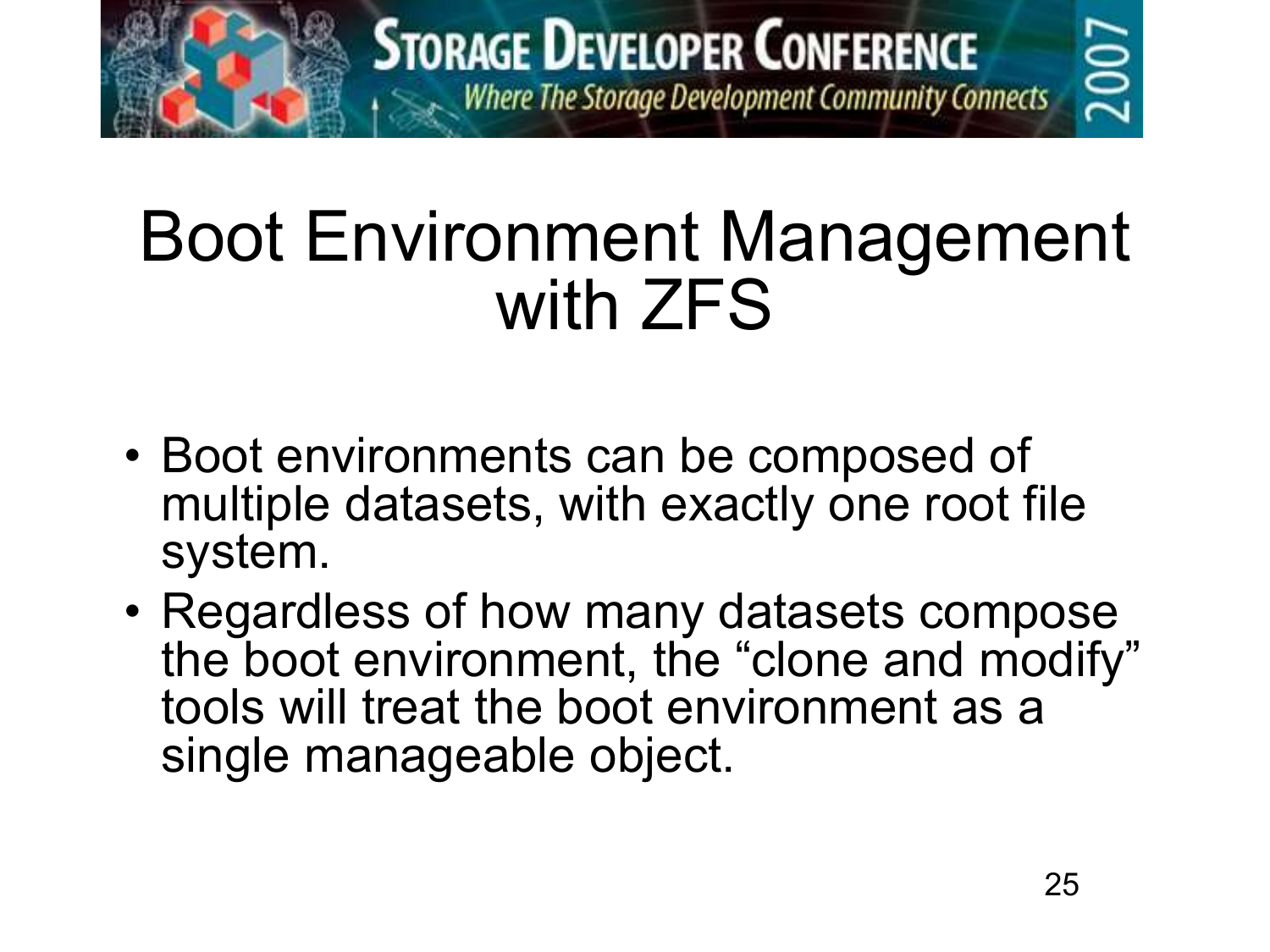

# The ZFS "Safe" Upgrade

The low-risk, almost-no-down-time system upgrade (using LiveUpgrade):

- # lucreate -n S10 U6 # luupgrade -n S10 U6 -s  $\setminus$ /cdrom/Solaris\_10\_U6 # luactivate S10 U6
- reboot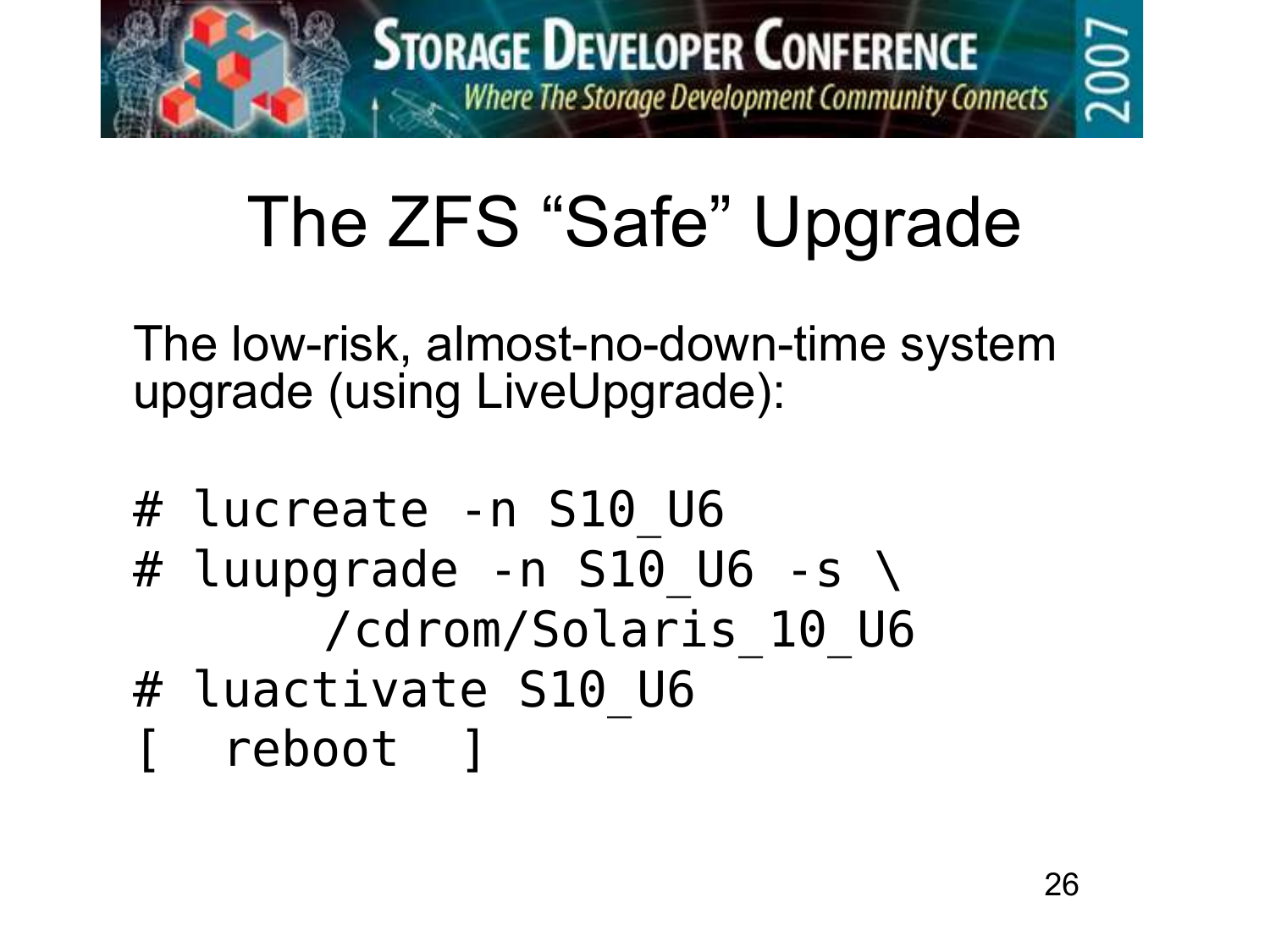

#### lucreate

- Does a ZFS snapshot of the datasets in the current Boot Environment, and then clones them to create writable copies
- Requires almost no additional disk space and occurs almost instantaneously (because ZFS cloning works by copy-on-write).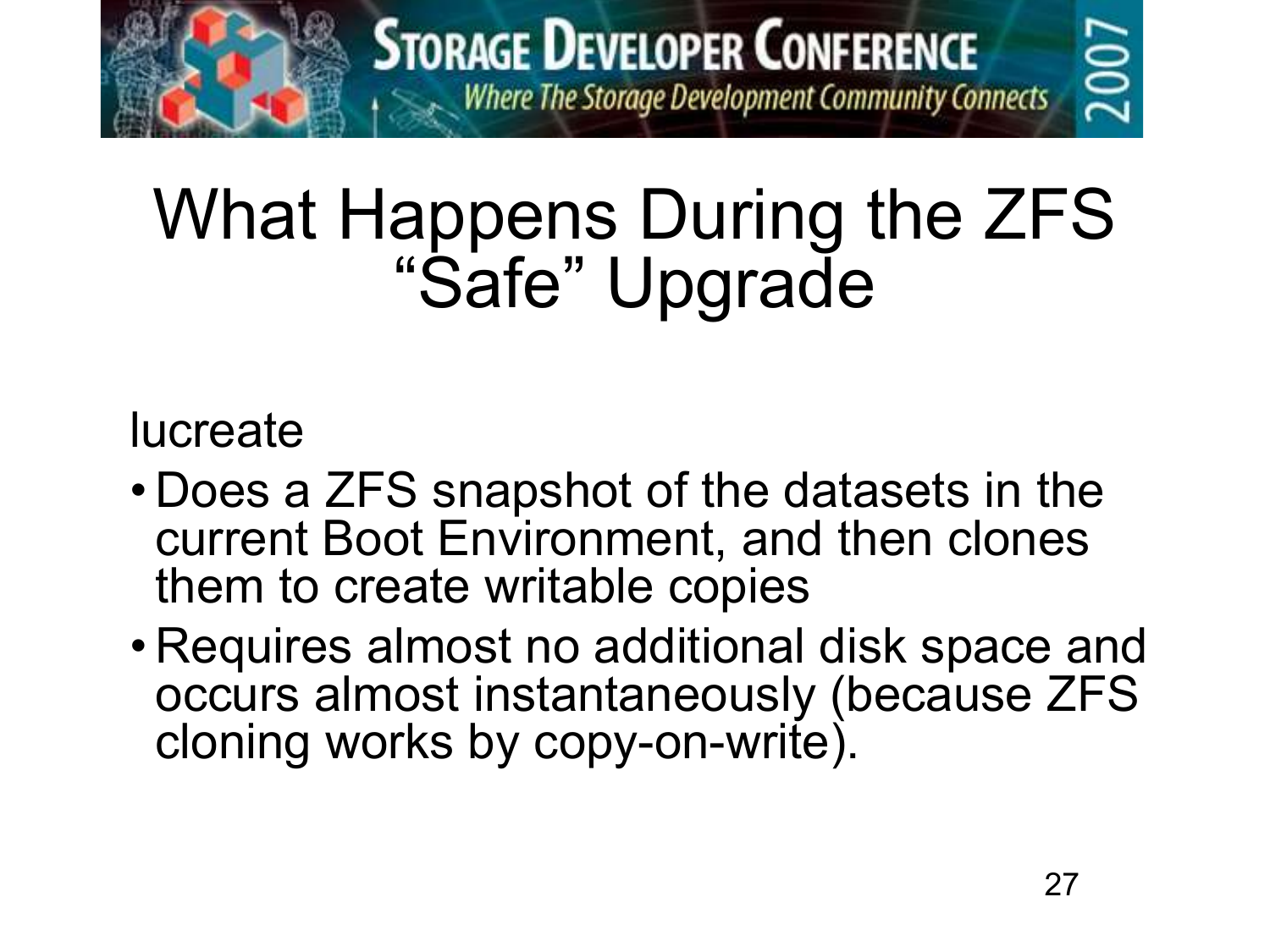

#### luupgrade

- The system remains "live" (still running the original root) during the upgrade of the clone.
- The upgrade gradually increases the amount of disk space used as copy-on-write takes place. New space is required only for files that are modified by the upgrade.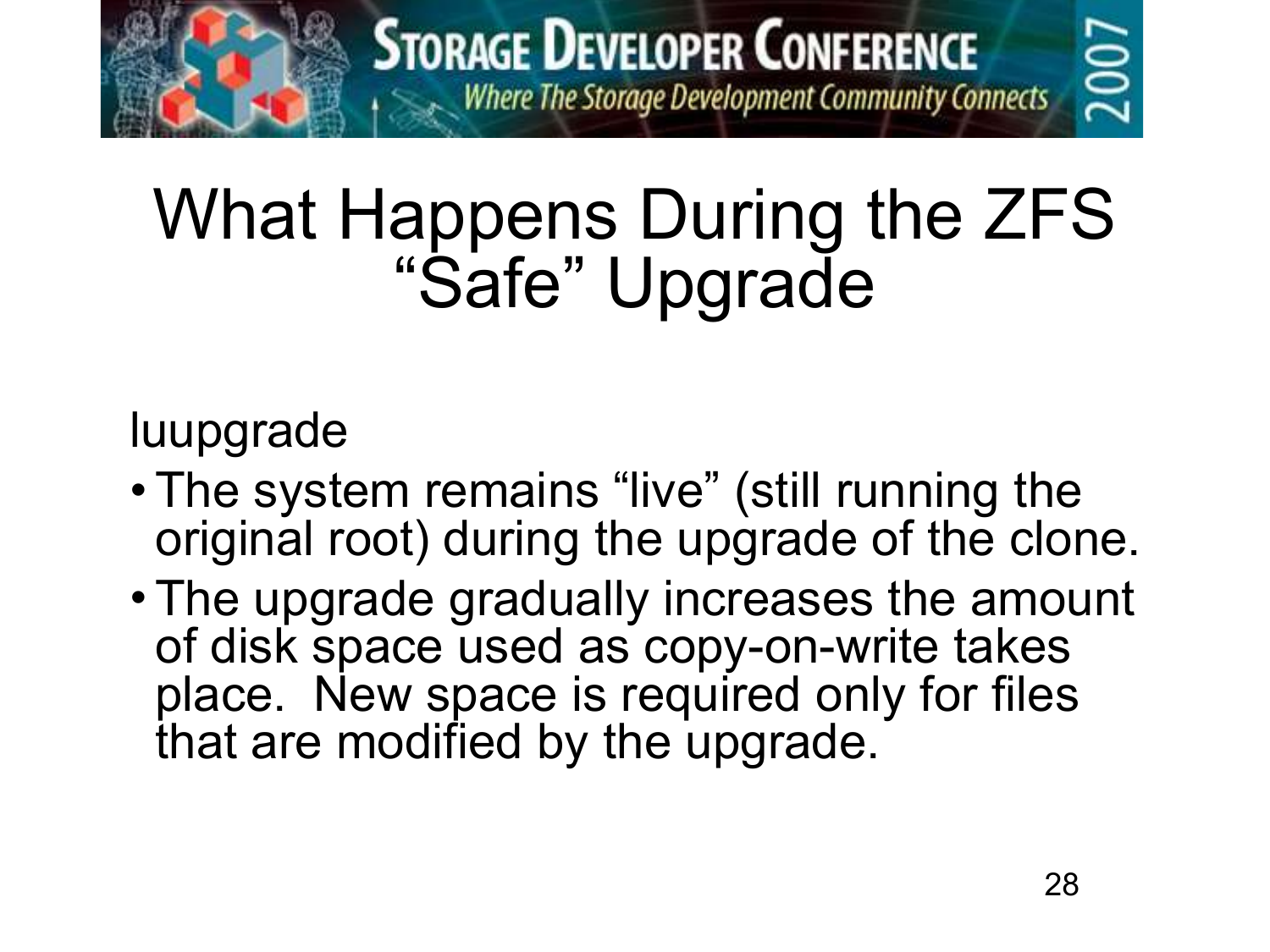

luactivate

• Make the specified boot environment the new active BE. Both the old and the new BE are available from the boot menu (but the new one is the default).

#### <reboot>

• User can select either the old or the new BE. If the new BE fails for some reason, the system can be booted from the old BE.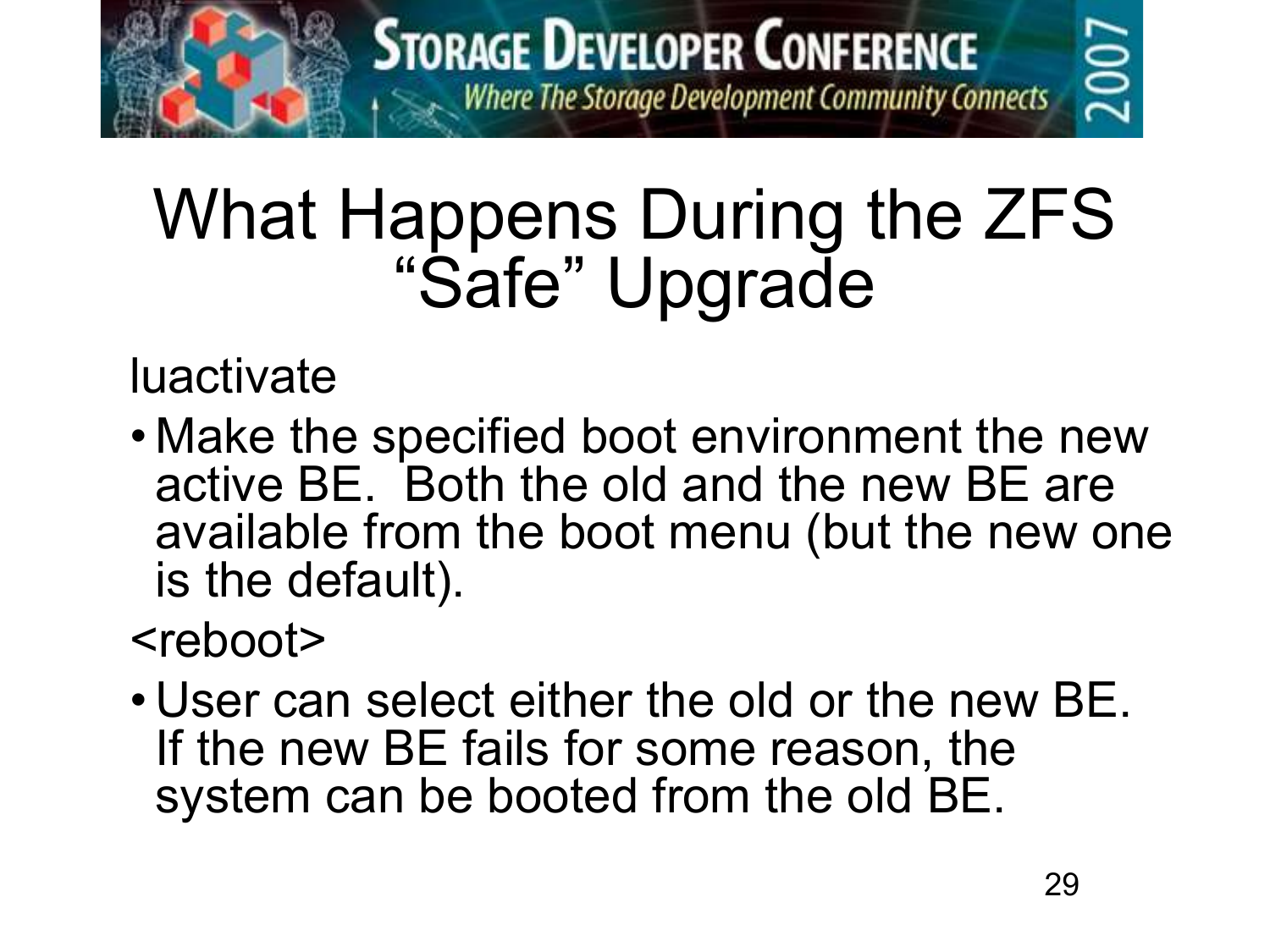

ludestroy

• At some point, the old BE can be destroyed.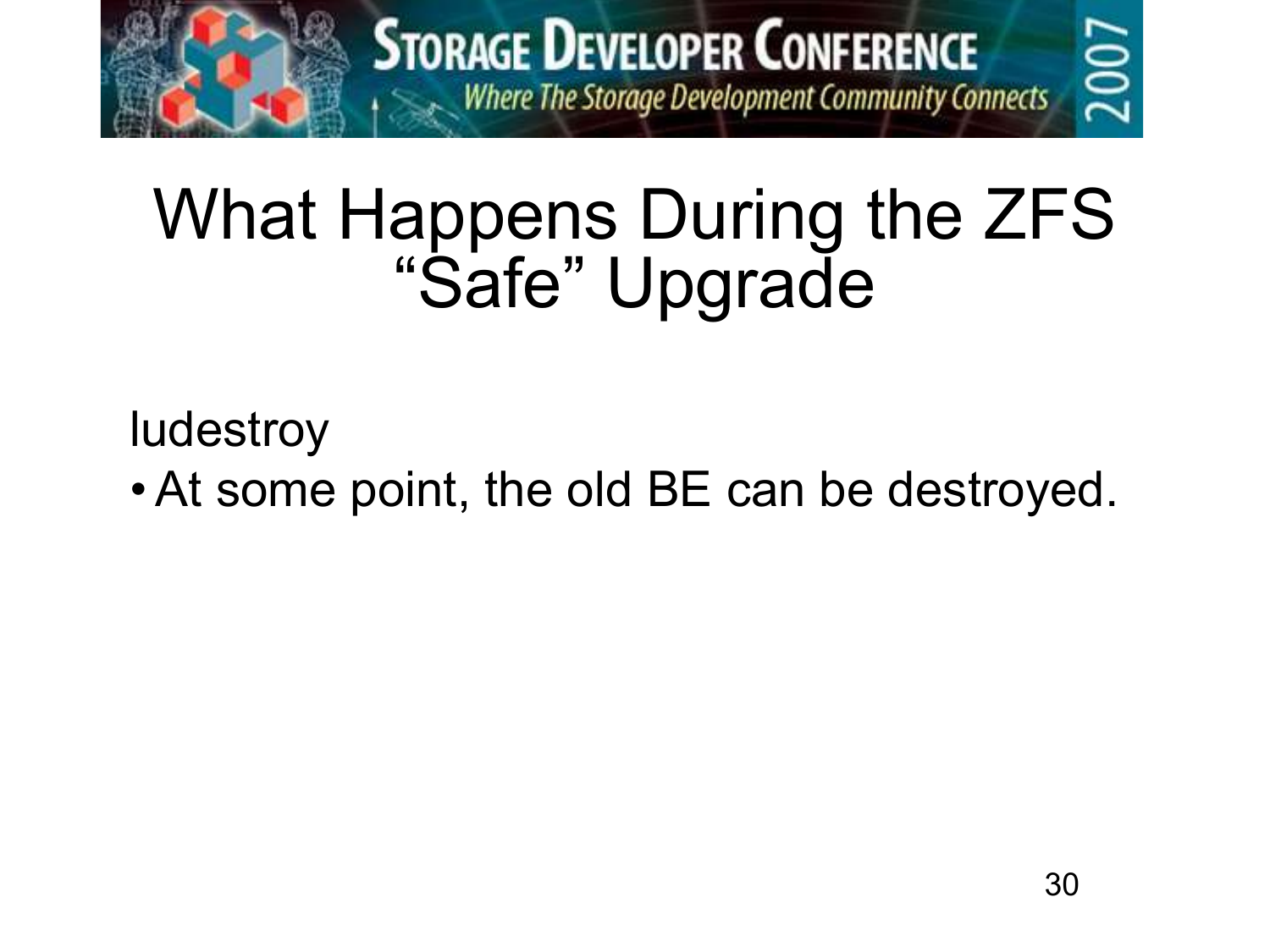

#### Boot Environment Management with ZFS

- Boot environments will typically be composed of multiple datasets.
- The recommended configuration will be to have separate datasets for root, /usr, /var, / opt, /export and any optional directories placed under root (such as a /zoneroots directory, for example).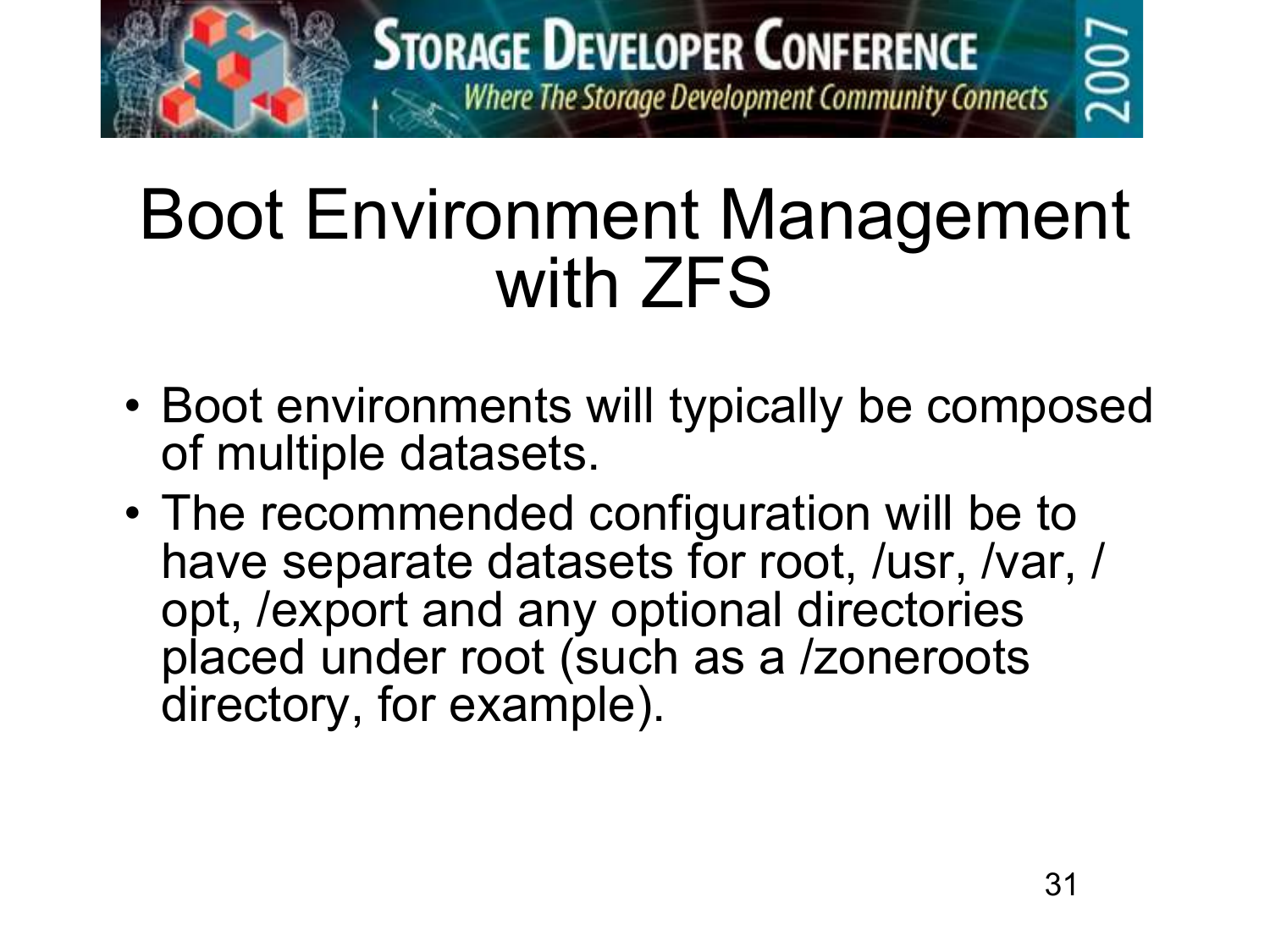

#### Boot Environment Dataset **Hierarchy**

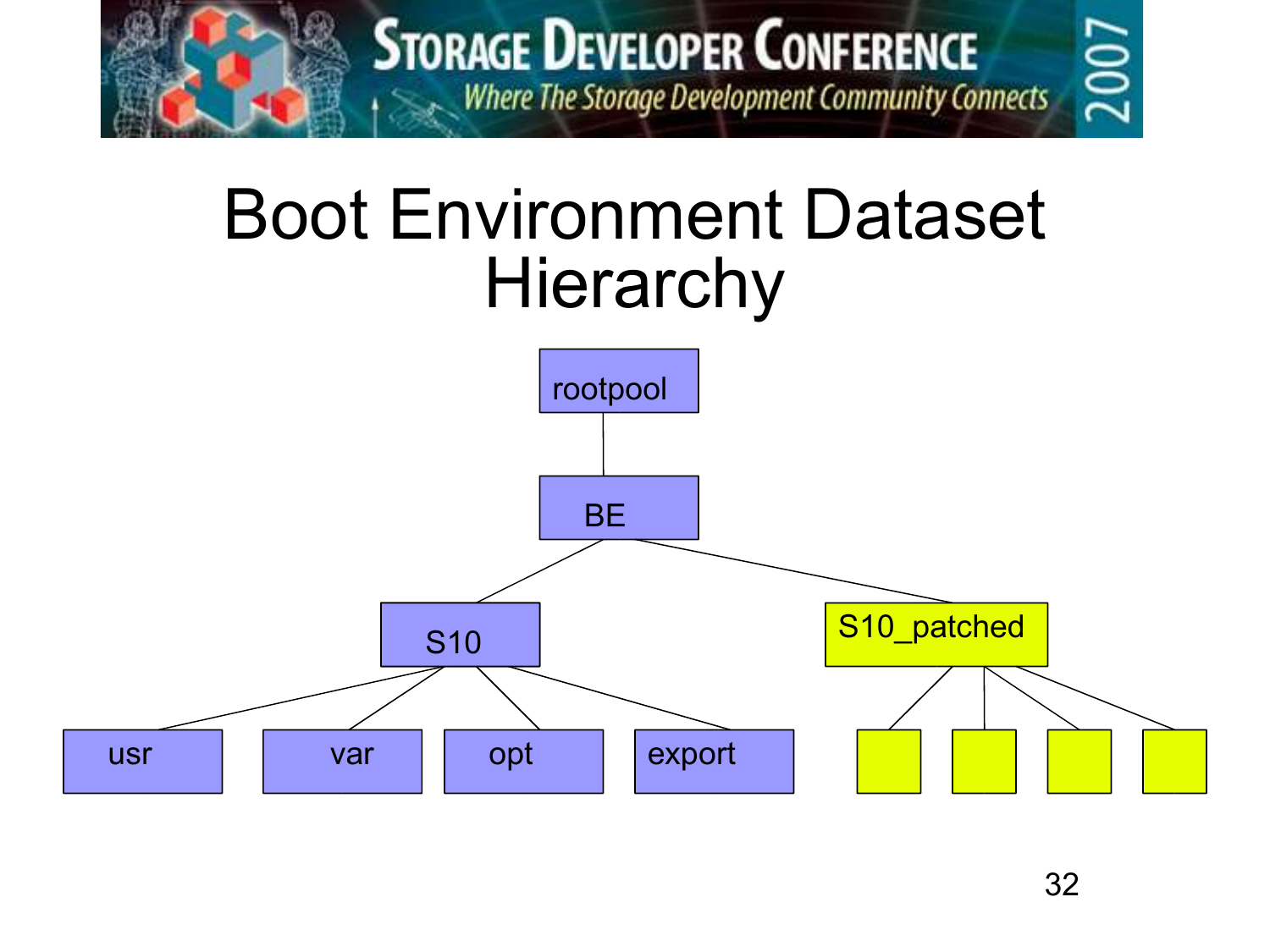

### Boot Environments Composed of Multiple Datasets

Why do this? Why split out /usr and so on?

- Keeps the root file system small (critical for eventually supporting boot from RAID-Z devices, because root will have to be replicated on all devices in a pool.)
- Allows parts of the Solaris name space to have different kinds of storage characteristics (such as compression).
- Allows a directory such as /var/log to be shared between boot environments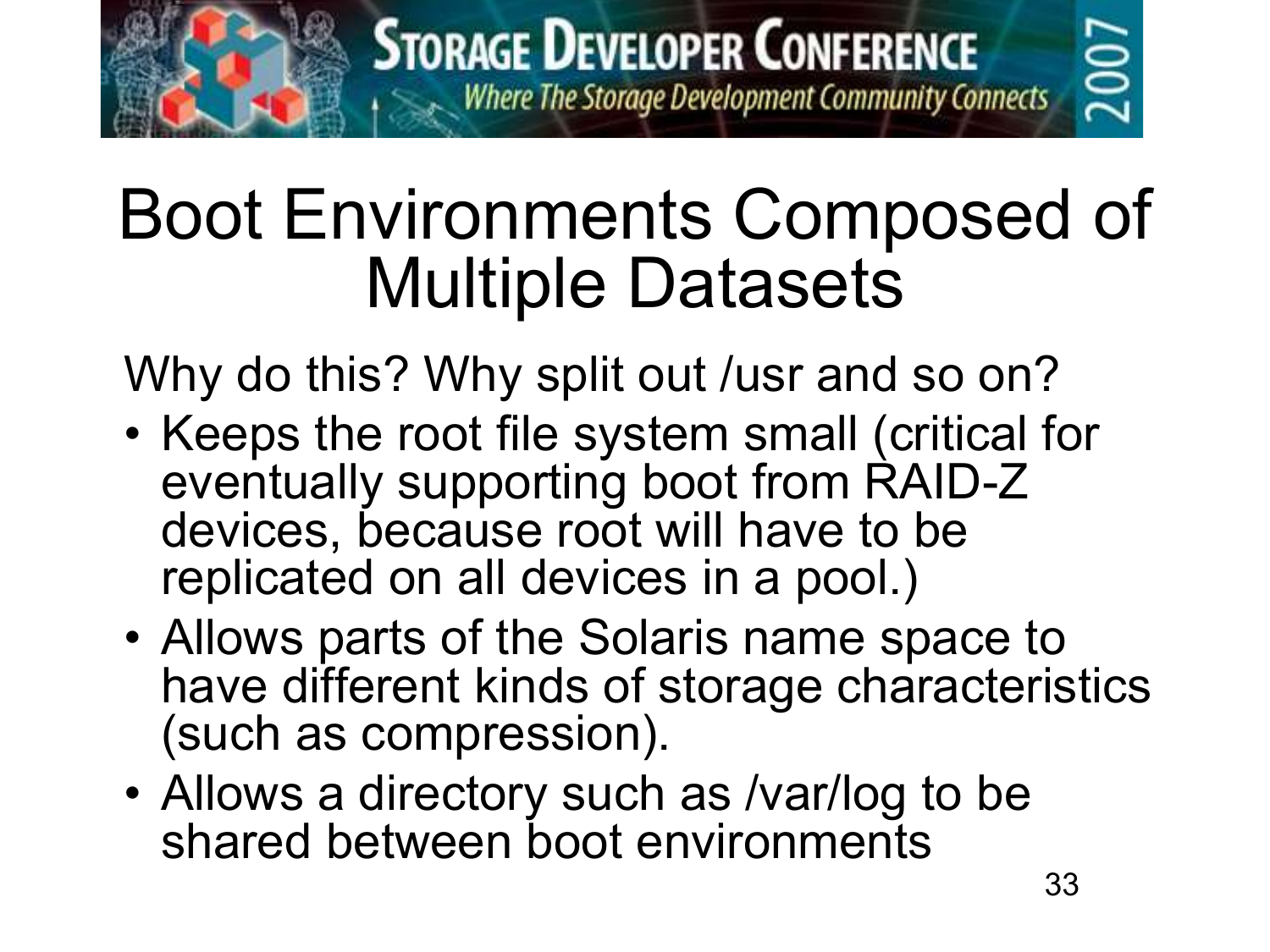

### Boot Environments Composed of Multiple Datasets

Why **not** split out /usr and other directories? •ZFS file system are more like directories than traditional file systems. Why not use them that way when it helps administration?

•Pooled storage means that the file systems don't have to have to be pre-allocated.

•About the only capability you lose if /usr is a separate file system is the ability to establish hard links between root and /usr.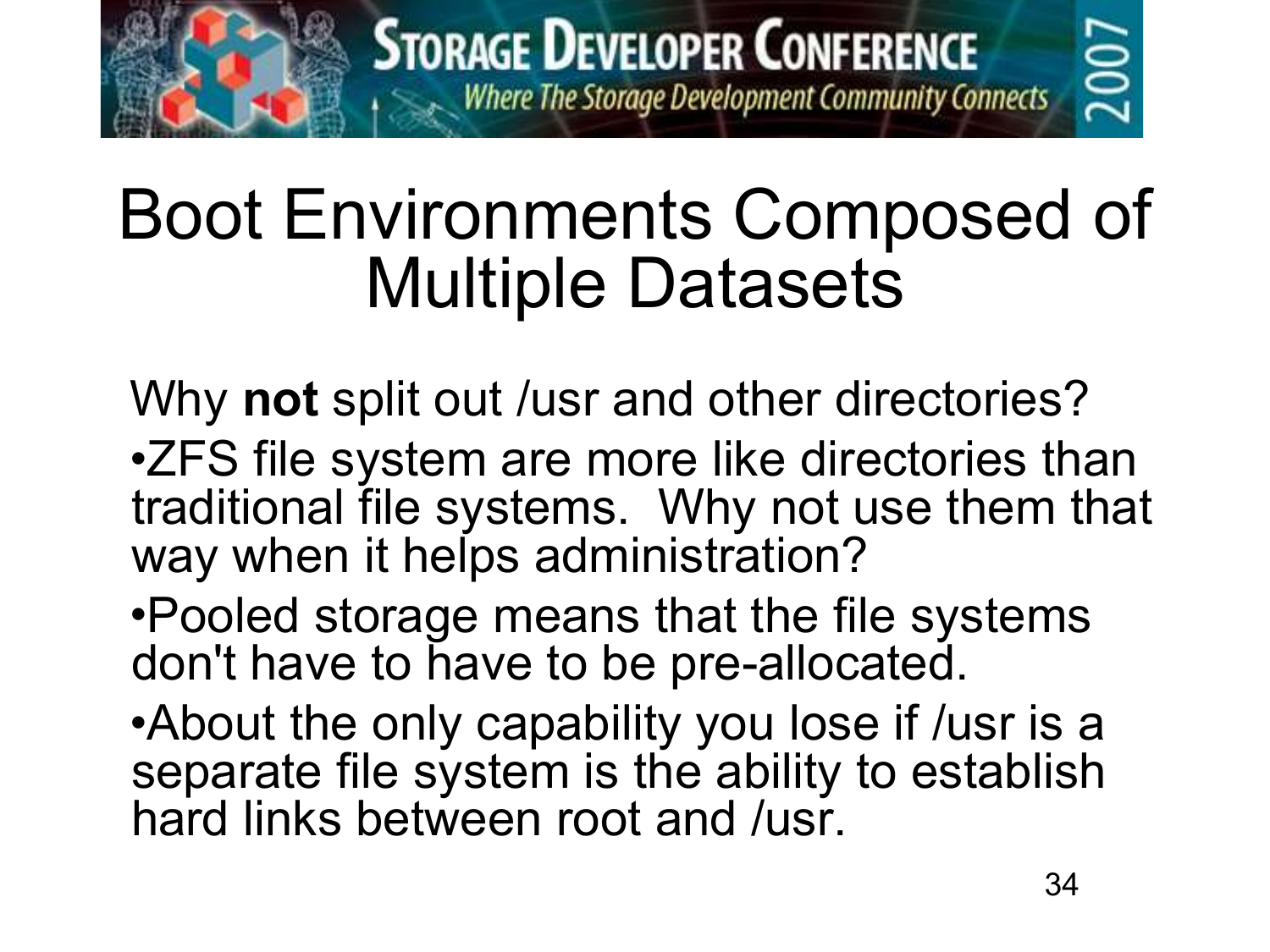

# ZFS Boot Limitations

- Currently, root pools can be n-way mirrors only (no striping or RAID-Z). We hope to relax this restriction in the next release.
- On Solaris, root pools cannot have EFI labels (the boot firmware doesn't support booting from them).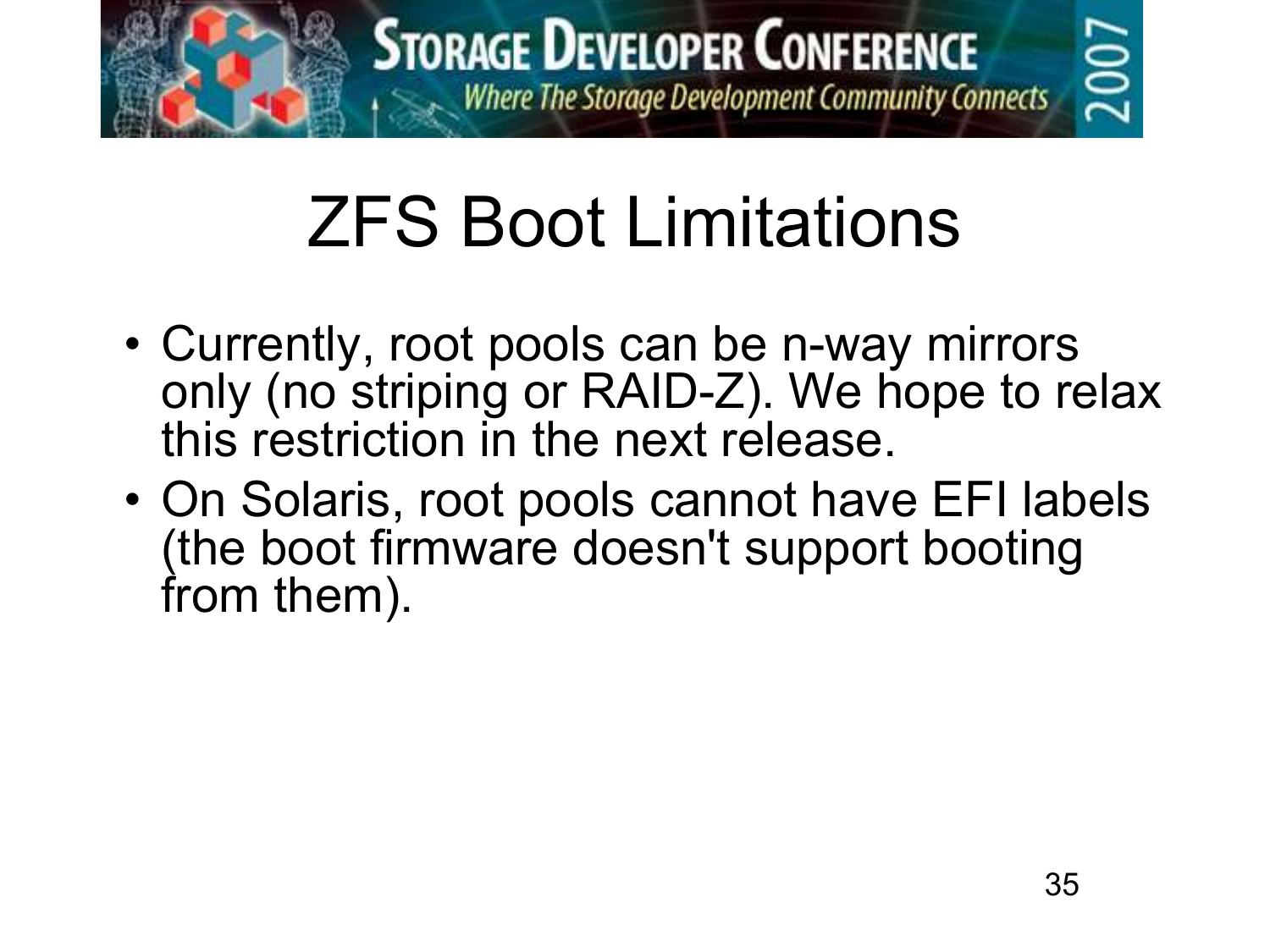

# Installation – Near Term

- The existing Solaris install software is being adapted to set up a root pool and a root dataset and install Solaris into the root dataset (and its subordinate datasets).
- This will work with both the interactive install and the profile-driven install (Jumpstart).
- Customization features will be limited.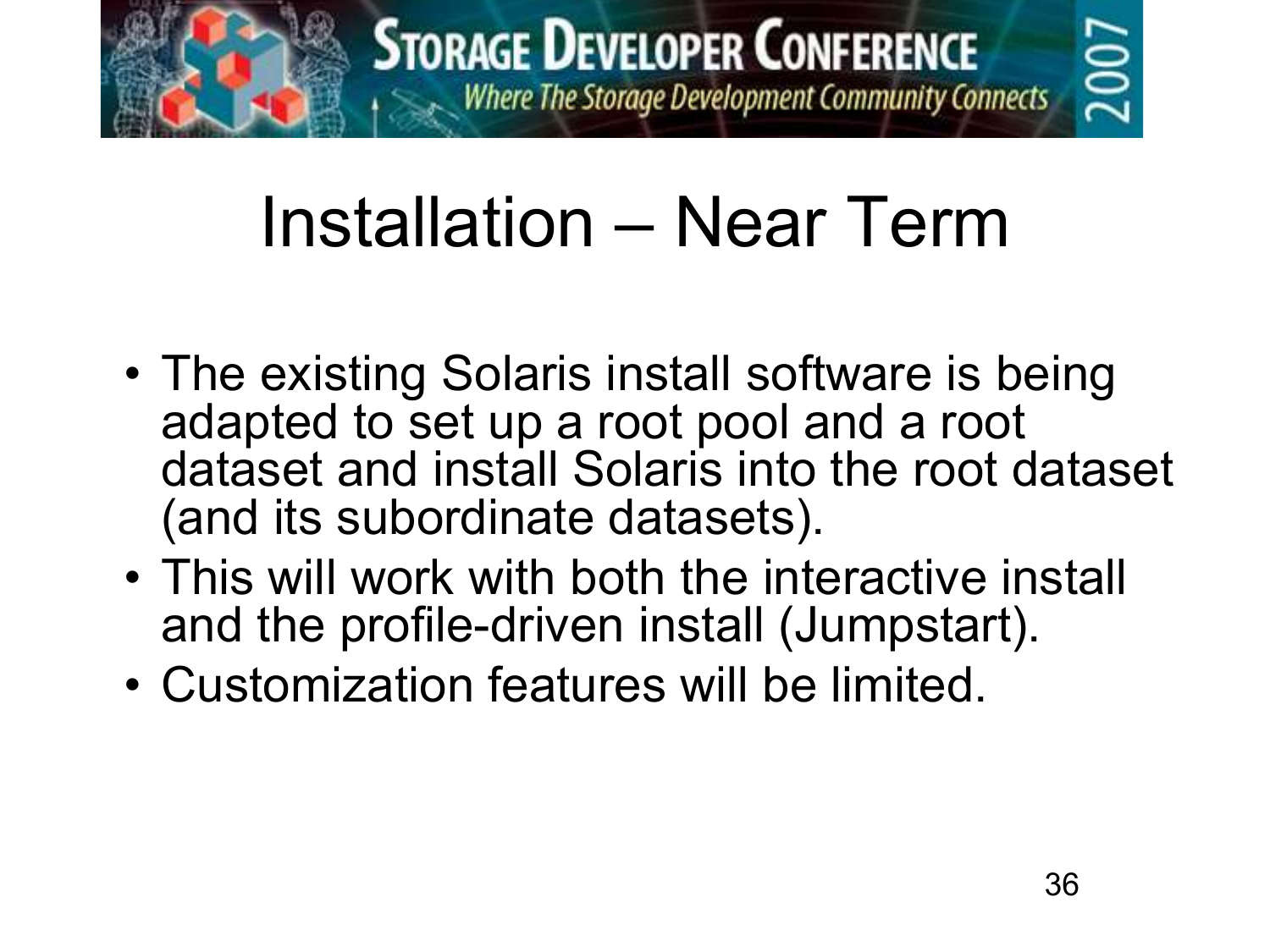

# **2007**

# Installation – Future

- New installation software is currently under development which will leverage ZFS's capabilities from the outset.
- Installation will be much easier with ZFS: no need to slice up a disk into separate volumes for root, swap, /export, and so on.
- See:

http://opensolaris.org/os/project/caiman